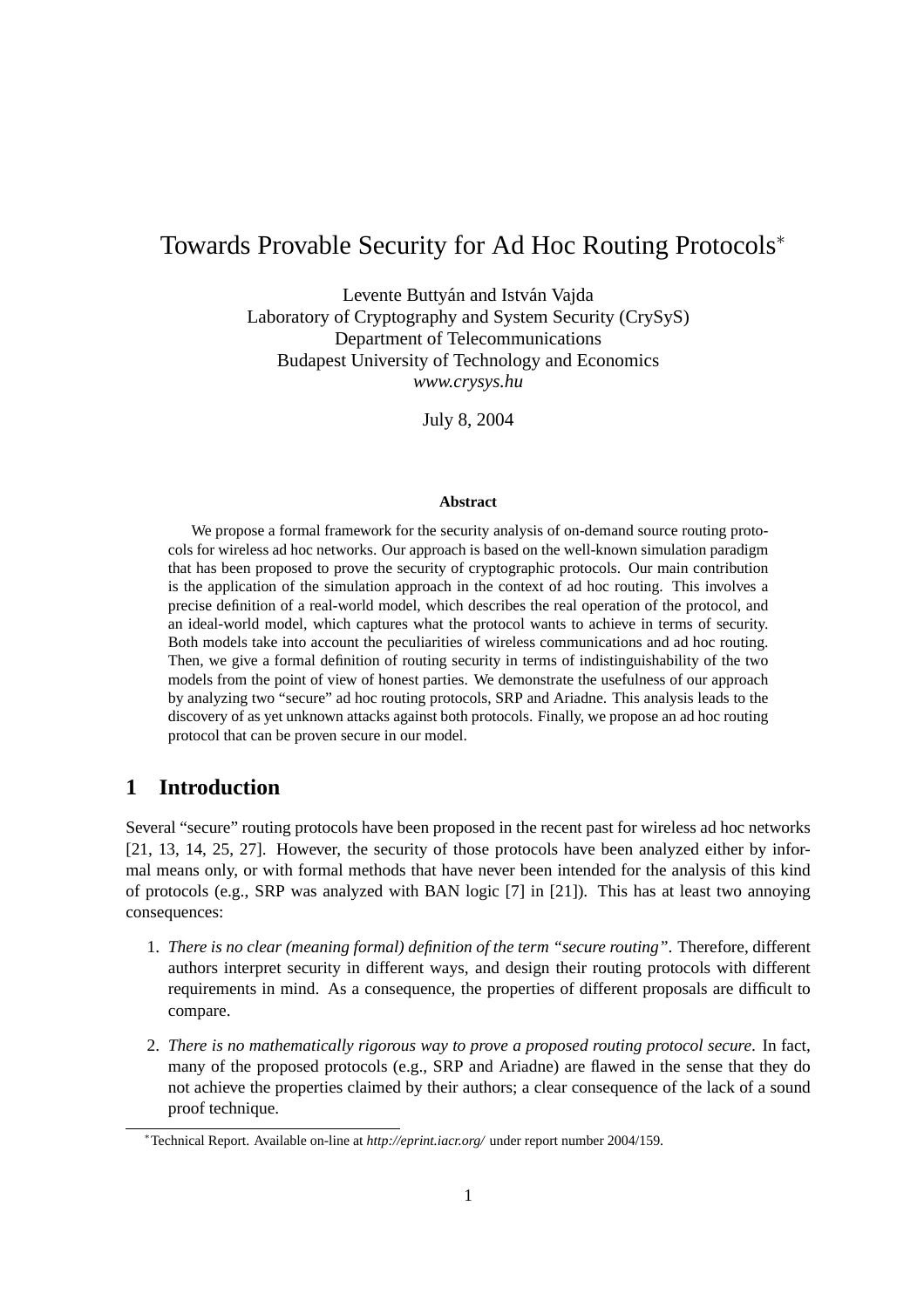The situation described above is somewhat similar to the situation that one could have witnessed in the field of session key establishment protocols in the early 1990's. There, the solution was to come up with definitions and proof techniques on solid mathematical grounds [4, 5, 6, 26, 2]. In this paper, we follow a similar approach, and make the first steps towards a formal model in which one can precisely define what secure routing means and prove (or fail to prove) that a given protocol indeed satisfies that definition (under some cryptographic assumptions).

The organization of the paper is the following: We overview our approach and main contributions in Section 2. We present our model and the formal definition of secure routing in Section 3. We demonstrate the usage and usefulness of our model in Section 4, where we analyze SRP and Ariadne, we describe previously unknown attacks against both protocols, we propose a novel routing protocol, and we prove it secure in our model. In Section 5, we report on related work, and finally, in Section 6, we conclude the paper and give some outlook to the future.

### **2 Overview of our approach and contributions**

**Approach.** We follow the commonly known simulation approach to prove security of cryptographic protocols [3, 20, 9, 23]. In this approach, two models are constructed for the protocol under investigation: a *real-world model*, which describes the operation of the protocol with all its details in a particular computational model, and an *ideal-world model*, which describes the protocol in an abstract way mainly focusing on the services that the protocol should provide. One can think of the ideal-world model as a description of a specification, and the real-world model as a description of an implementation. Both models contain adversaries. The real-world adversary is an arbitrary process, while the abilities of the ideal-world adversary are usually constrained. The ideal-world adversary models the *tolerable imperfections* of the system; these are attacks that are unavoidable or very costly to defend against, and hence, they should be tolerated instead of being completely eliminated. The protocol is said to be secure if the real-world and the ideal-world models are equivalent, where the equivalence is defined as indistinguishability from the point of view of the honest protocol participants. Technically, security of the protocol is proven by showing that the effects of any real-world adversary on the execution of the real protocol can be *simulated* by an appropriately chosen ideal-world adversary in the ideal-world model.

**Contributions.** Our main contribution is the application of the approach described above to ad hoc routing protocols. We formally define the real-world and the ideal-world models that capture the basic features of wireless ad hoc networking in general, and ad hoc routing protocols in particular. Most of the models in the literature of provable security for protocols assume the Internet as the underlying networking infrastructure. However, the characteristics of a wireless ad hoc network are very much different from those of the Internet. Hence, the models that have been proposed so far are not directly applicable to wireless ad hoc networks and ad hoc routing protocols. Below, we summarize the peculiarities that we had to deal with when constructing the model; these are the origin of the main differences between our model and the models proposed so far.

Another contribution of this paper is the analysis of two "secure" routing protocols proposed for ad hoc networks: SRP [21] and Ariadne [13]. First, this analysis demonstrates the usage of our approach, and second, it leads to the discovery of as yet unknown attacks against both protocols. This clearly shows the usefulness of our proposal.

Finally, we propose a novel on-demand source routing protocol for wireless ad hoc networks, which can be proven to be secure in our model. This protocol should be viewed as a side effect of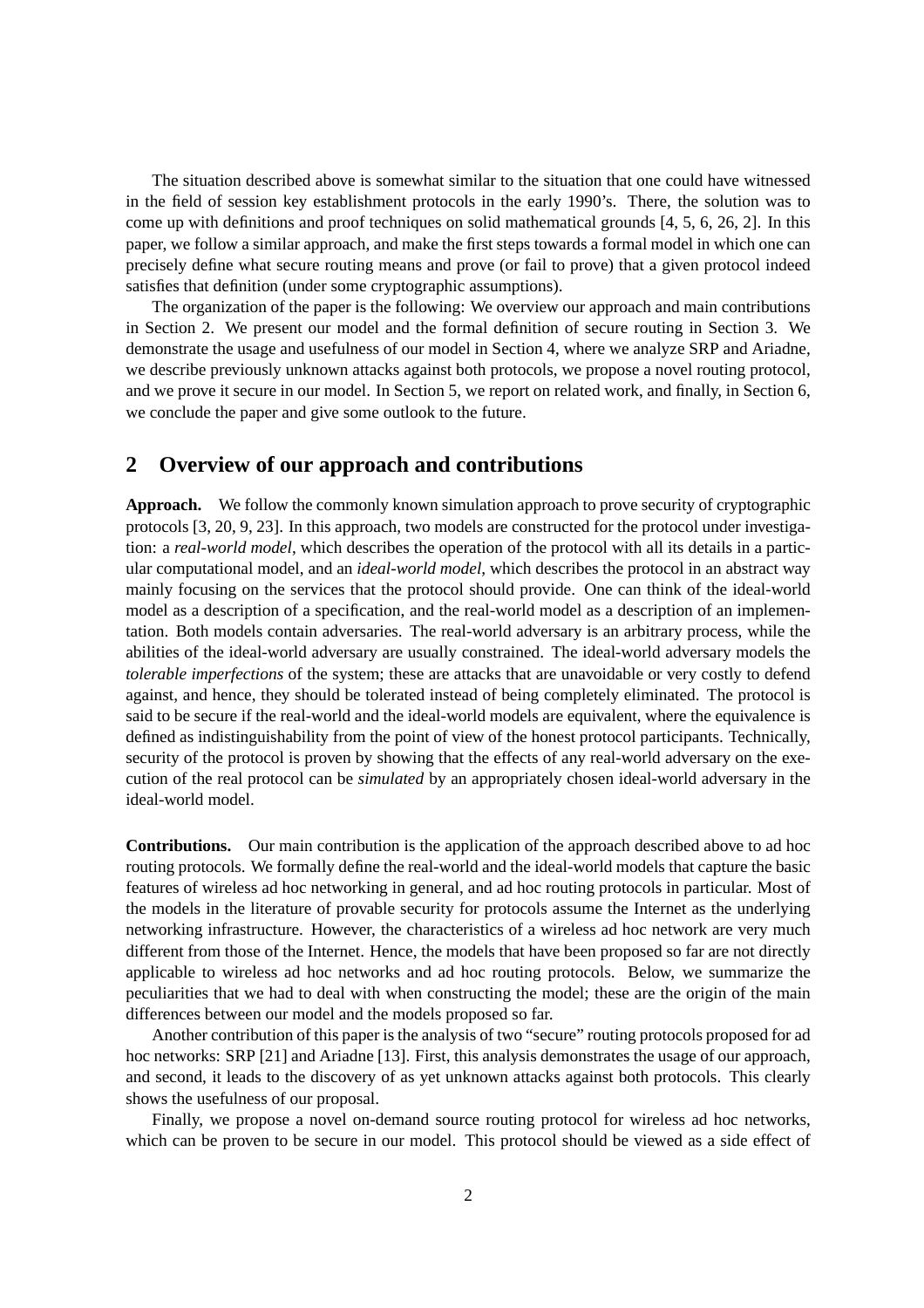our analysis of SRP and Ariadne, and it serves purely illustrative purposes in this paper. However, it has some remarkable features, and we hope that it will inspire protocol designers when building their future protocols.

#### **2.1 Deviations from the standard simulation approach**

Now, we overview the main differences between our model and the models proposed so far for the analysis of cryptographic protocols in the context of the simulation approach.

**Communication model.** One main difference lies in the underlying network model. As we mentioned above, most of the models proposed so far assume that the protocol participants communicate via the Internet (or some similar asynchronous network). Such a network is easily modelled as a single buffer, in which participants place messages, and from which these messages are eventually delivered to their intended recipients. This may be a good model for ad hoc networks if we want to abstract away the multi-hop nature of communications. However, routing protocols are inherently related to the multi-hop operation of the network, and hence, we cannot abstract this away. As a consequence, a single buffer is not an appropriate network model for wireless ad hoc networks.

The peculiarities of wireless networks that we have to deal with include the broadcast nature of radio communications, which allows a party to overhear the transmission of a message that was not destined to him. On the other hand, a radio transmission can be received only in a certain range around the sender. The size of this range mainly depends on the power at which the sender sent the message. For practical reasons, the nodes in an ad hoc network should usually limit their transmission power, which means that messages are received only in a limited neighborhood of their senders. In fact, this is why the communication must be multi-hop in wireless ad hoc networks.

**Adversary model.** In the models that are based on the Internet assumption, the adversary has the power to control the network buffer. In particular, the adversary can read all messages, it can modify messages before delivering them, and it can delete messages from or place fake messages in the buffer. This is an appropriate model, because in Internet-like networks, having access to some special network elements, such as routers, allows the adversary to have this level of control. On the other hand, in wireless ad hoc networks, an adversary can have a similar level of control over the communications only if it is physically present everywhere. In many applications, this is considered to be very costly, and hence, unrealistic. Therefore, in line with other related papers (e.g., [13]), we assume that the adversary has communication capabilities comparable to those of an average node in the ad hoc network. In our model, the network is represented by a graph, where the vertices are the network nodes (including those controlled by the adversary) and there is an edge between two vertices if the corresponding nodes can hear each other's transmission. Just like any other node, an adversarial node can hear only those messages that were transmitted by a neighboring node in the graph. Similarly, the transmission of an adversarial node is heard only by its neighbors in the graph.

**Model of computation.** In the models that are based on the Internet assumption, usually the adversary schedules the activities of the honest parties. This is a good model, because many protocols are message driven, meaning that a party becomes active only if it receives some messages. Then, the messages are processed, some output messages are generated, and the party goes back to sleep and starts waiting for new input messages. Hence, by controlling the network and deciding which messages are delivered and when, essentially, the adversary schedules the activities of the honest parties.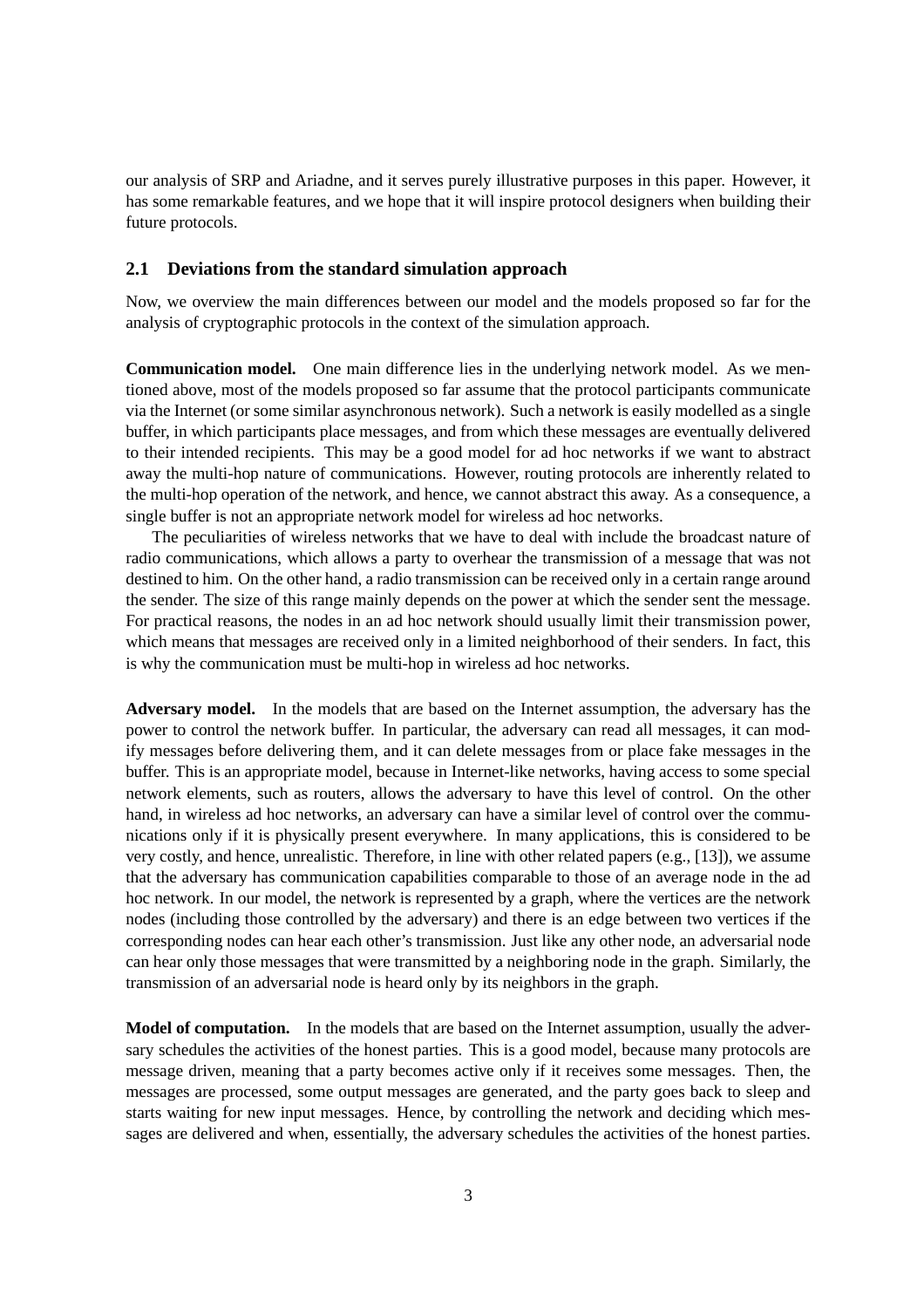On the other hand, in ad hoc networks, the adversary has no full control over the system. This means that some events are beyond his control, and parties can be activated not only by him. Therefore, in our model, the protocol participants (and the adversary) will be activated by a hypothetic scheduler. In addition, this activation is done in *rounds*: in each round, each participant is activated once. This leads to a sort of synchronous model, where each participant is aware of a global time represented by the current round number. One might immediately object that ad hoc networks are not synchronous systems. This is certainly true, and we hasten to note that *knowledge of the current round number is never exploited in our model*. The advantage is that we can retain the simplicity of the presentation, without arriving to conclusions that are valid only in synchronous systems.

**The ideal-world model.** The simulation approach requires the definition of an ideal-world model, which focuses on *what* the system should do, and it is less concerned about *how* it is done. This is fully compliant to our expectations with respect to a specification. As a consequence, the ideal-world model usually contains a trusted entity that provides the services of the system in a "magical" way. For instance, the ideal-world model for a session key exchange protocol would contain a trusted host that would generate a random key and return it to the requesting parties only; this model would not deal with the details of the communication between the parties and the details of the cryptographic algorithms used in the real-world system.

Hence, when trying to apply the simulation approach to ad hoc routing protocols, one faces the problem of describing what such protocols should do in an abstract way. However, this seems to be a particularly difficult problem. There are many reasons for this. First of all, ad hoc routing protocols are very complex systems involving many optimizations, which make a precise description of their expected output nearly impossible. Requirements such as the one that the protocol should always return the shortest route between two nodes are simplistic, and in fact, no real protocol satisfies them. As an example, let us consider DSR [16], where a cached route can be returned by an intermediate node as a reply to a route request. Since cashed routes are not based on the most recent topology information, it cannot be guaranteed that DSR returns the current shortest route between the initiator and the target even in the absence of adversaries. Another example is SRP [21], where a rate limiting mechanism is used to regulate the propagation process of the requests. The result is that the propagation of the requests does not solely depend on the topology of the network, but also on the frequency at which the nodes send request messages. In addition, there is always a variation in the processing delays of the nodes, which may lead to returning a suboptimal route just because the propagation of the request was delayed by some node on the optimal route. Since the relationships between the topology changes caused by mobility, the varying processing delays, the amount of traffic generated, and the effects of the optimizations are very complex, the probability distribution of the ideal output of the routing protocol seems to be impossible to determine. Therefore, we adopt the approach of [21] and [13], and we simply require from the ideal routing service that it never returns a non-existent route. While this requirement was stated in [21] and [13] only informally, here, we formalize it.

Another difficulty in the definition of the ideal-world model arises when trying to identify the tolerable imperfections and the capabilities of the ideal-world adversary. It is clear that an adversarial node can always prevent the discovery of some routes, for instance, by deleting route request or route reply messages that it receives. This may be called *explicit* deletion of routes. However, an adversary can delete routes in an *implicit* way too. Many routing protocols use request identifiers that are checked by intermediate nodes to determine if a request of the same route discovery process has already been processed by the node. In order to control the flooding of the network, intermediate nodes usually process a request only if they have not received any request with the same request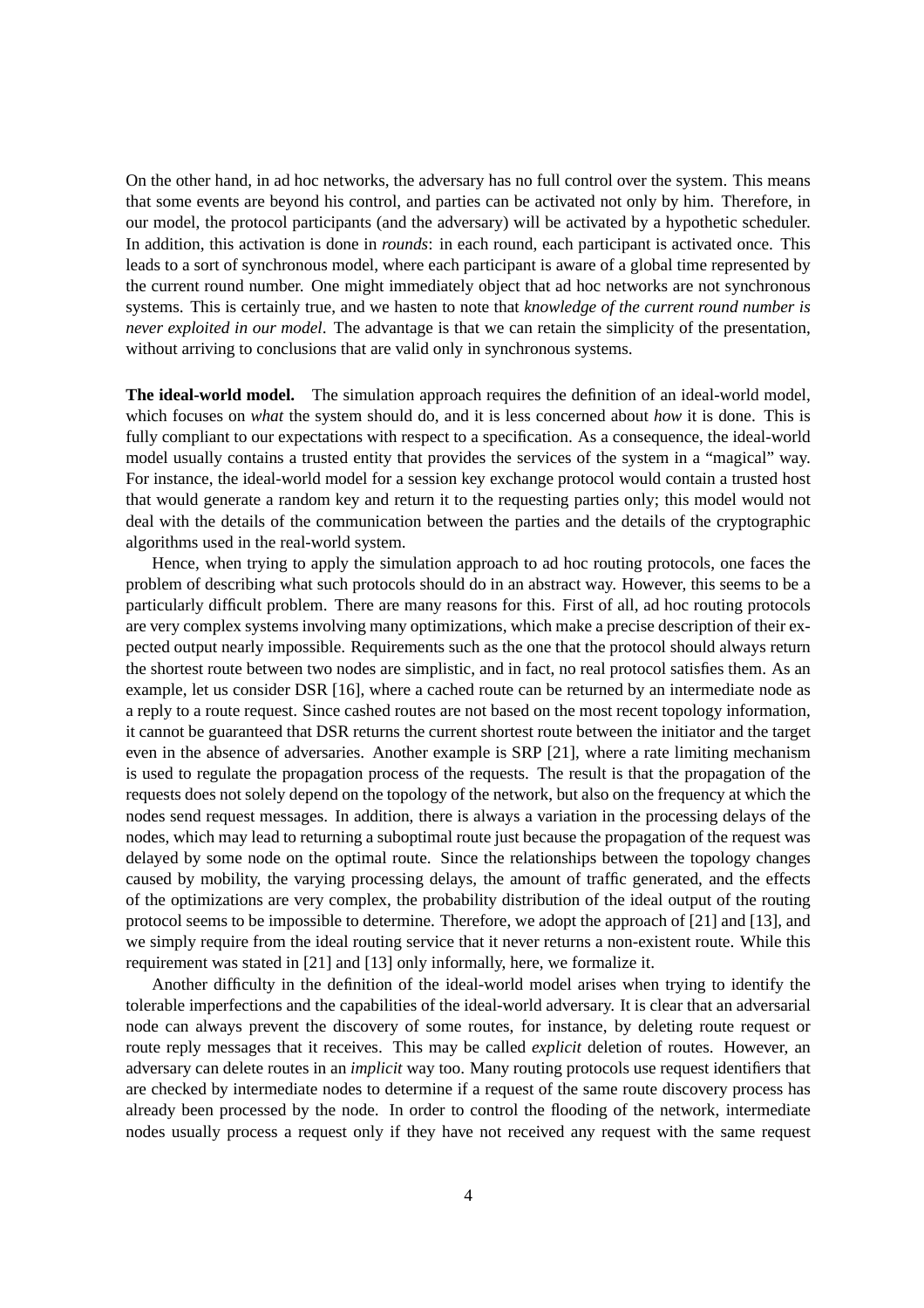identifier earlier. This means that if the adversary can send syntactically correct dummy requests with a given request identifier, then he can implicitly delete routes that correspond to those requests that are dropped by intermediate nodes due to the earlier processing of the dummy request. Note that depending on the protocol, the dummy request may be identified only at the target, and thus, it may have a considerable effect on the probability distribution of the set of discovered routes.

Both explicit and implicit deletions must be part of the tolerable imperfections. In other words, the ideal-world adversary must be able to delete those routes that a real-world adversary can delete explicitly or implicitly. However, determining which routes are removable in this way is very difficult, and it is certainly not independent of the details of the routing protocol and the topology of the network.

The problem is further complicated by the observation that the set of route requests (belonging to the same route discovery process) received by the adversary, and thus removable explicitly, depends on which requests the adversary has deleted so far. As an example let us consider part of a topology depicted in Figure 1. A request arrives from node X to the adversarial node A and another node Y. If A does not re-broadcast the request, then eventually it will receive another request belonging to the same discovery process from node  $Z$  (i.e., the request that passed through node Y). However, if  $A$ does re-broadcast the request received from  $X$ , then with high probability,  $Z$  will receive this earlier than the request from Y. In this case,  $Z$  will not process the request received from Y, and therefore, A will never receive the request that passed through node Y .



Figure 1: Part of a configuration where the set of route requests received by the adversarial node  $\ddot{A}$ depends on which route requests A has deleted so far

In summary, neither the definition of the ideal routing service, nor the definition of the tolerable imperfections seem to be easy to describe in an abstract way, which is independent of the particular protocol under investigation and the configuration (topology and adversarial nodes) of the network. Therefore, we do not define the ideal-world model in terms of an abstract service provider. Instead, the trusted party in our ideal-world model simulates the behavior of the real network, with the difference that it never returns non-existent routes to honest parties (it has a "magical" capability of filtering them out). In addition, we do not limit the capabilities of the ideal-world adversary, but those are the same as the capabilities of a real-world adversary. These are important deviations from the standard simulation approach, but we hope that we have provided sufficient explanations above for the rationale behind them.

### **3 Model**

We consider an ad hoc network of wireless devices. We assume that the radio links between the devices are symmetric, by which we mean that if device  $v$  can receive the radio transmission of device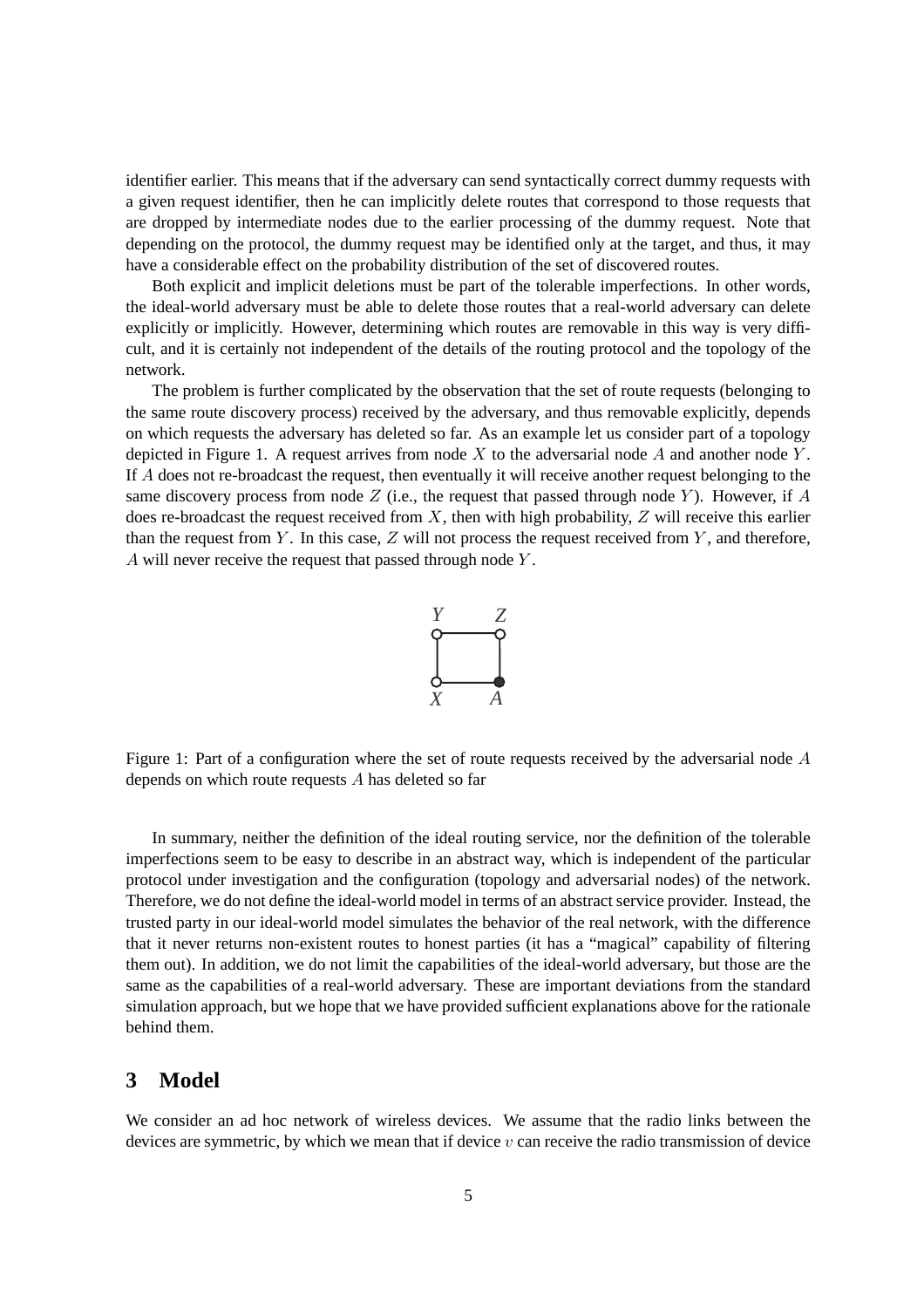$v'$ , then  $v'$  can receive the radio transmission of v too. We further assume that each device has a single and unique identifier, which is used, notably, in the neighbor discovery protocol and in the routing protocol. We denote the set of all identifiers by L.

It is convenient to represent an ad hoc network with an undirected labelled graph  $G = (V, E, \mathcal{L})$ , where V is the set of vertices, E is the set of edges, and  $\mathcal{L}: V \to L$  is a labelling function. Each vertex represents a device, and there is an edge between two vertices  $v$  and  $v'$ , if the corresponding devices can receive each other's radio transmission. Function  $\mathcal L$  assigns to each vertex the identifier of the corresponding device. Since identifiers are unique,  $\mathcal L$  must be a bijection.

If  $W \subseteq V$ , then we will use the shorthand  $\mathcal{L}(W)$  to denote the set  $\{\mathcal{L}(v) : v \in W\}$  of identifiers assigned to the vertices in W. We introduce a function  $\mathcal{N}_G : V \to 2^{\tilde{V}}$  that returns the neighboring vertices of a given vertex in G. Formally,  $\mathcal{N}_G(v) = \{v' : (v, v') \in E\}.$ 

Essentially, the routing protocol is a distributed algorithm that operates on  $G$ . The algorithm is run by the devices with the aim of finding routes (i.e., sequence of identifiers assigned to the vertices) in  $G$ , while of course, each device has only a partial knowledge of  $G$ . In some routing protocols, the routes found by the protocol are not returned explicitly, but they are represented implicitly in the state of the devices in form of routing tables. In this paper, we will not be concerned with this kind of protocols. We rather focus on source routing protocols, where the routes are returned explicitly. More specifically, we will be concerned with the route discovery part of on-demand source routing protocols for wireless ad hoc networks. We leave the study of other kinds of ad hoc routing protocols for future work.

We assume an adversary  $A$  that wants to subvert the routing service. We assume that  $A$  interacts with the system through a single corrupted device. We further assume that  $\Lambda$  is static, meaning that no further corruption happens during the operation of the system. According to the classification introduced in [13], our adversary is an Active-1-1 attacker. Our adversarial model is deliberately limited, because, as we will see, the analysis is sufficiently instructive and involved even in this case. The more general Active- $x-y$  case and adaptive adversaries are left for future work.

We denote by n the cardinality of V minus 1 (i.e.,  $|V| = n + 1$ ). We denote the vertex that represents the corrupted device by  $\tilde{v}$ , and the vertices that represent the non-corrupted devices by  $v_1, v_2, \ldots, v_n$ . The pair  $(G, \tilde{v})$  is called a *configuration*.

#### **3.1 Real-world model**

The real-world model that corresponds to a configuration  $conf = (G, \tilde{v})$  and adversary A is denoted by  $sys_{conf, A}^{real}$ , and it is illustrated in Figure 2.  $sys_{conf, A}^{real}$  consists of a set  $\{M_1, M_2, \ldots, M_n, H, A, C\}$ of Turing machines interacting via *buffers* (or tapes). Each  $M_i$  represents the non-corrupted device that corresponds to vertex  $v_i$  in G, H is an abstraction of higher-layer protocols run by the honest parties, and A is the adversary, which encompasses the corrupted device corresponding to  $\tilde{v}$ . Machine C models the radio links represented by the edges of  $G$ ; it moves messages between the buffers that are connected to it. All machines apart from  $H$  are probabilistic.

Each machine is initialized with some input data, which determines its initial state. In addition, the probabilistic machines also receive some random input (the coin flips to be used during the operation). Once the machines have been initialized, the computation begins. The machines operate in a reactive manner, which means that they need to be activated in order to perform some computation. When a machine is activated, it reads the content of its input buffers, processes the received data, updates its internal state, writes some output in its output buffers, and goes back to sleep (i.e., starts to wait for the next activation). Reading a message from an input buffer removes the message from the buffer, while writing a message in an output buffer means that the message is appended to the current content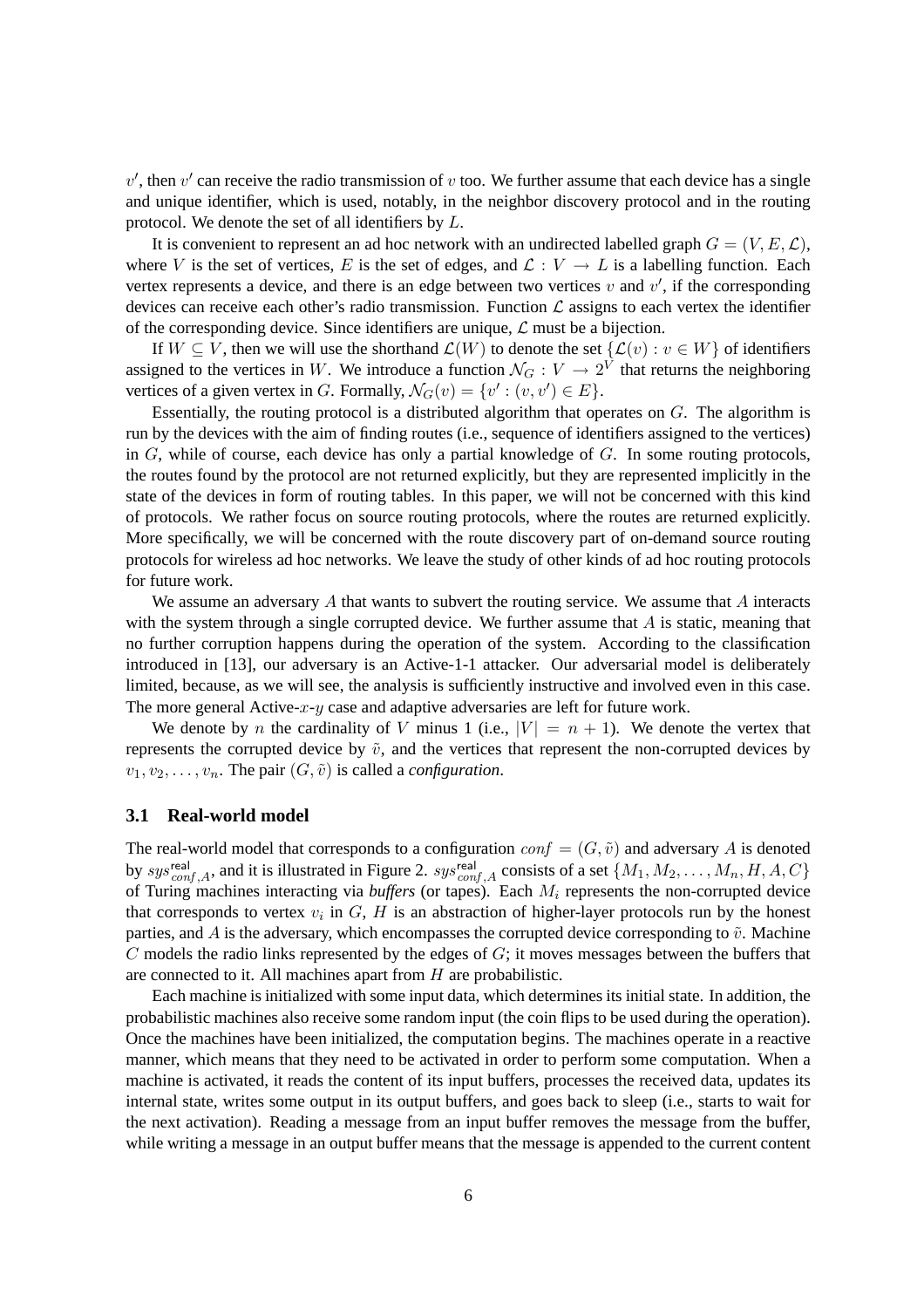

Figure 2: Interconnection of the machines in  $sys_{conf,A}^{real}$ 

of the buffer. Note that each buffer is considered as an output buffer for one machine and an input buffer for another machine. The machines are activated in *rounds* by a hypothetic *scheduler* (not illustrated in Figure 2). In each round, the scheduler activates the machines in the following order:  $H, M_1, \ldots, M_n, A, C$ . This means that H is activated first, and then, each machine is activated when the previous machine in the sequence went back to sleep. The round ends when  $C$  goes back to sleep.

Now, we describe the operation of the machines in more detail:

- **Machine** C**:** This machine is intended to model the broadcast nature of radio communications. When activated, it first determines a random order of its input buffers, and then, it processes the content of them in this order<sup>1</sup>. Processing the content of an input buffer *out*<sub>i</sub> ( $1 \le i \le n$ ) consists in reading the content of *out<sub>i</sub>* and copying it in *in<sub>i</sub>* for all j such that  $v_i \in \mathcal{N}_G(v_i)$ . Similarly, processing the content of  $out_A$  means reading the content of  $out_A$  and writing it in *in<sub>j</sub>* for all *j* such that  $v_j \in \mathcal{N}_G(\tilde{v})$ . Clearly, in order for C to be able to work, it needs to be initialized with some random input, denoted by  $r_C$ , and graph  $G$ .
- **Machine** H: This machine models higher-layer protocols (i.e., protocols above the routing protocol) and ultimately the end-users of the non-corrupted devices. H can initiate a route discovery process at any machine  $M_i$  by placing a request  $(c_i, \ell_{tar})$  in buffer  $req_i$ , where  $c_i$  is a sequence number used to distinguish between different requests sent to  $M_i$ , and  $\ell_{tar} \in L$  is the identifier of the target of the discovery.  $c_i$  is an internal variable of H (i.e., part of its state), which is initialized to 0, and incremented at each time a request is placed in  $req_i$ . A response to this request may be returned via buffer  $res_i$ . The response has the form  $(c_i, routes)$ , where  $c_i$ is the sequence number of the corresponding request, and *routes* is the set of routes returned.

<sup>&</sup>lt;sup>1</sup>This introduces some non-determinism in the system despite our synchronous model of computation. This nondeterminism models the varying processing time of different devices.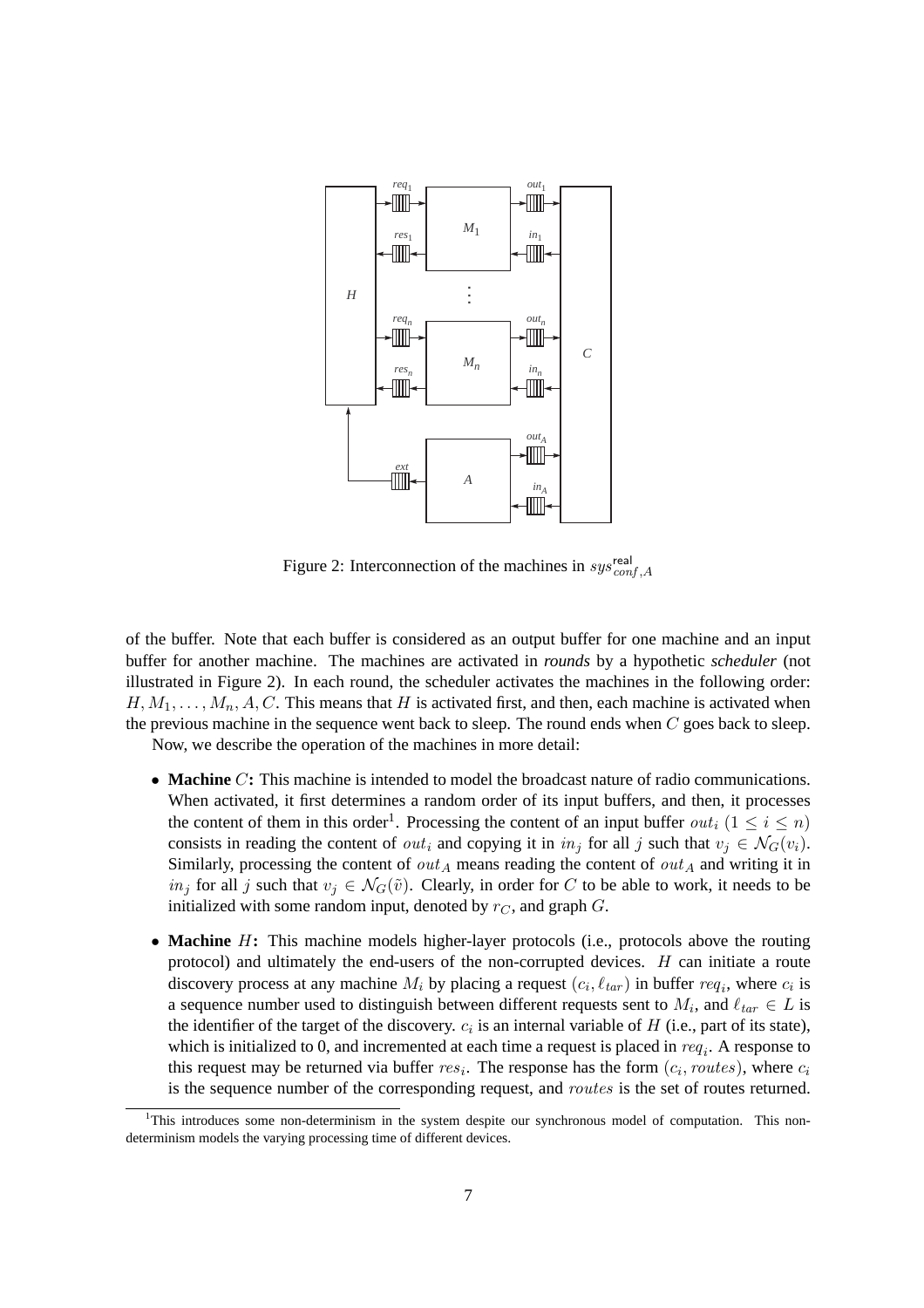In some protocols, *routes* is always a singleton, in others it is not. If no route found, then *routes*  $= \emptyset$ .

In addition to *req*<sup>i</sup> and *res*i, H can access buffer *ext*. This models an out-of-band channel through which the adversary can instruct an honest party to initiate a route discovery process towards a given target. The messages read from *ext* have the form  $(\ell_{ini}, \ell_{tar})$ , where  $\ell_{ini}, \ell_{tar} \in$  $L$  are the identifiers of the initiator and the target, respectively, of the route discovery requested by the adversary. When H reads  $(\ell_{ini}, \ell_{tar})$  from *ext*, it first checks if  $\ell_{ini} \in \mathcal{L}(\{v_1, \ldots, v_n\})$ . If the verification fails, then H ignores the message, otherwise, it places a request  $(c_i, \ell_{tar})$  in *req<sub>i</sub>* where *i* is the index of the machine  $M_i$  which has identifier  $\ell_{ini}$  assigned to it (see also the description of how the machines  $M_i$  are initialized). In order for this to work, H needs to know which identifier is assigned to which machine  $M_i$  ( $1 \leq i \leq n$ ); it receives this information as an input in the initialization phase.

• **Machine**  $M_i$ : The operation of  $M_i$  is essentially defined by the routing algorithm.  $M_i$  communicates with H via its input buffer  $req<sub>i</sub>$  and its output buffer  $res<sub>i</sub>$ . Through these buffers, it receives requests from  $H$  for initiating route discoveries and sends the results of the discoveries to  $H$ , as described above.

 $M_i$  communicates with the other protocol machines via its output buffer *out*<sub>i</sub> and its input buffer *in<sub>i</sub>*. Both buffers can contain messages of the form (*sndr*, *rcvr*, *msg*), where *sndr*  $\in L$  is the identifier of the sender,  $rcvr \in L \cup \{*\}$  is the identifier of the intended receiver (\* meaning a broadcast message), and  $msq \in M$  is the actual protocol message. Here, M denotes the set of all possible protocol messages, which is determined by the routing protocol under investigation.

In any routing protocol, it must be possible to determine if a protocol message is a route request or a route reply. Hence, there exists a function  $type : \mathcal{M} \to \{r \in \mathcal{M}\}$  that returns the type of any protocol message. In addition, for any protocol message (be it a route request or a route reply), it must also be possible to determine the initiator and the target of the route discovery process to which the message belongs. Therefore, there exist functions *ini* :  $\mathcal{M} \to L$  and  $tar: \mathcal{M} \rightarrow L$  such that *ini* returns the identifier of the initiator and *tar* returns the identifier of the target.

When  $M_i$  is activated, it first reads the content of *req<sub>i</sub>*. For each request  $(c_i, \ell_{tar})$  received from H, it generates a route request *msg* and updates its internal state according to the routing protocol, and then, it places the message  $(\mathcal{L}(v_i), *, msg)$  in  $out_i$ .

Once all the requests found in  $req_i$  have been processed,  $M_i$  reads the content of  $in_i$ . The messages found in  $in_i$  are processed in the order as they are found in  $in_i$ . For each message  $(sndr, rcvr, msg), M_i$  checks if  $sndr \in \mathcal{L}(\mathcal{N}_G(v_i))$  and  $rcvr \in \{\mathcal{L}(v_i), *\}.$  If these verifications fail, then  $M_i$  ignores  $msg$ . Otherwise,  $M_i$  processes  $msg$  and updates its internal state according to the routing protocol. We distinguish the following two cases:

 $type(msg) = rreq$ : If  $tar(msg) \neq \mathcal{L}(v_i)$  (i.e.,  $M_i$  is not the target of the route discovery), then depending on the content of  $msg$  and the current state of  $M_i$ ,  $msg$  may be dropped and no output is generated by  $M_i$ . Alternatively,  $M_i$  may re-broadcast  $msg$ . In this case,  $M_i$  generates the appropriate message *msg* (e.g., appends its identifier to the route accumulated so far in the request) and places  $(\mathcal{L}(v_i), *, msg')$  in  $out_i$ .

If  $tar(msq) = \mathcal{L}(v_i)$  (i.e.,  $M_i$  is the target of the route discovery), then  $M_i$  may generate a route reply  $\mathit{msg}'$  according to the routing protocol, and place the message  $(\mathcal{L}(v_i), \ell, \mathit{msg}')$ in *out<sub>i</sub>*, where,  $\ell \in \mathcal{L}(\mathcal{N}_G(v_i))$  is the identifier of the first device on the route that the route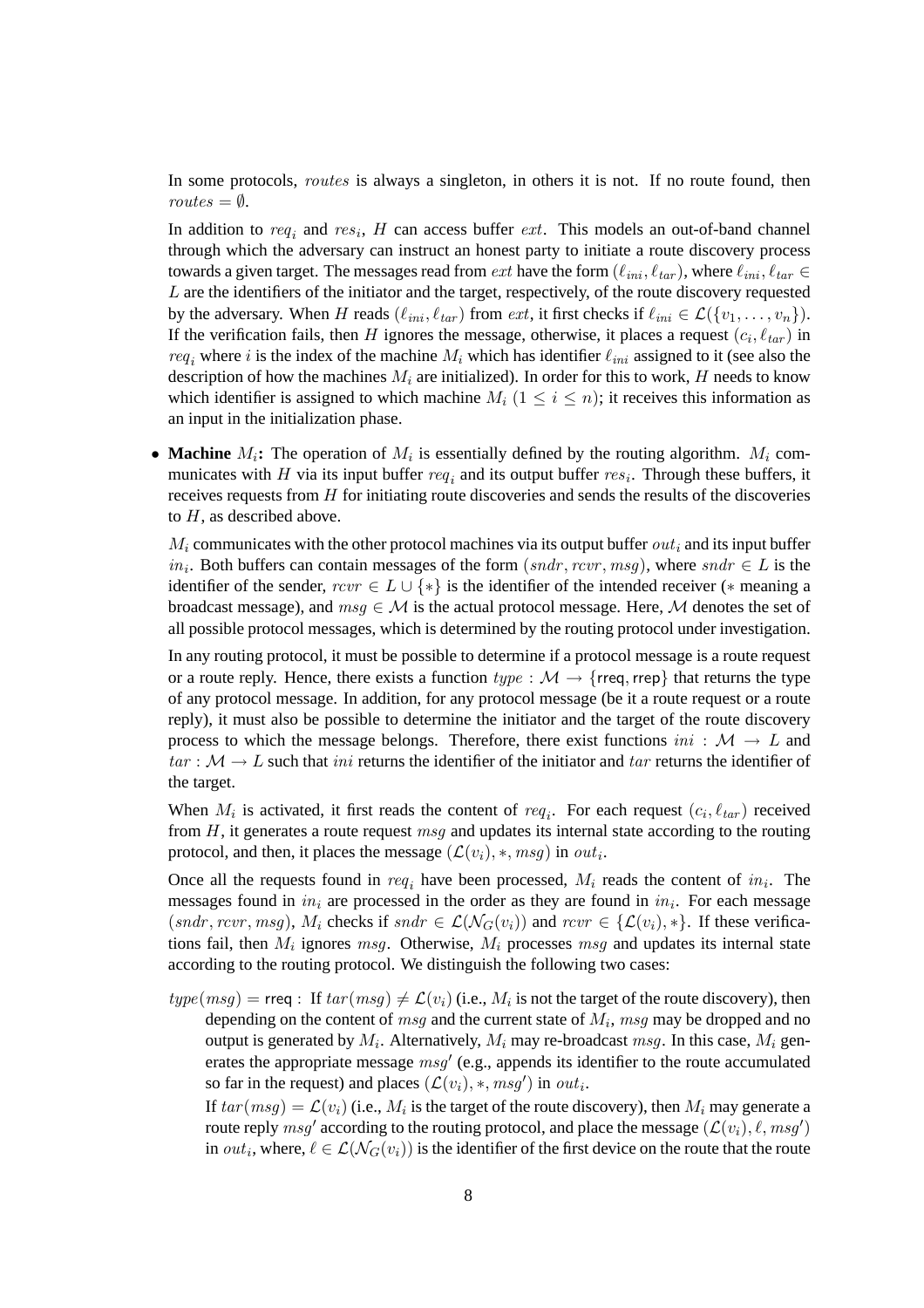reply should follow. In many protocols, each route reply message contains a single route, and the route reply should follow the reverse of that. In this case,  $\ell$  can be unambiguously determined from the route carried by the route reply. Alternatively, if the route reply contains multiple routes or it should not follow the reverse route, then the routing protocol specifies how the target should determine  $\ell$  unambiguously from all the corresponding route requests it received.

 $type(msg) =$  rrep : If  $ini(msg) \neq \mathcal{L}(v_i)$  (i.e.,  $M_i$  is not the initiator of the route discovery to which  $msg$  belongs), then depending on the content of  $msg$  and the current state of  $M_i$ , *msg* may be dropped and no output is generated by  $M_i$ . Alternatively,  $M_i$  may forward  $msg$ , in which case,  $M_i$  generates the appropriate protocol message<sup>2</sup>  $msg'$ , and places the message  $(\mathcal{L}(v_i), \ell, msg')$  in  $out_i$ , where  $\ell \in \mathcal{L}(\mathcal{N}_G(v_i))$  is the identifier of the next device on the route that the route reply should follow. As described above, the routing protocol should specify for  $M_i$  how to determine  $\ell$ . If  $ini(msq) = \mathcal{L}(v_i)$  (i.e.,  $M_i$  is the initiator of the route discovery), then  $M_i$  may generate a response to  $H^3$  and send it via  $res_i$ .

We describe the initialization of  $M_i$  after describing the adversary's machine A.

• **Machine** A: This machine represents the adversary. Regarding its communication capabilities, A is identical to any machine  $M_i$ , which means that it can read from  $in_A$  and write in  $out_A$ much in the same way as  $M_i$  can read from and write in  $in_i$  and  $out_i$ , respectively. However, A may not operate according to the routing protocol. In fact, we place no restrictions on the operation of  $A$  apart from being polynomial-time in the security parameter  $k$  and in the size of the network  $n$ . This allows us to consider arbitrary attacks during the analysis. In particular, A may delay or delete messages that it would send if it followed the protocol faithfully. In addition, it can arbitrarily modify messages and generate fake ones.

In addition, A may send an out-of-band request to H by writing in *ext* as described above. This gives the power to A to specify who starts a route discovery process and towards which target. However, in order to simplify the analysis, we restrict A to send only a single request via *ext*. This essentially means that a single route discovery process will take place in our model, or in other words, we do not consider parallel runs of the protocol. It is important to emphasize that this restriction is made only to simplify the analysis in this paper; the model itself is sufficiently rich to capture parallel protocol runs by allowing A to send multiple requests via *ext*. This feature will be exploited in future papers.

As it can be seen from the description above, each  $M_i$  should know its own assigned identifier, and those of its neighbors in G. Hence,  $M_i$  receives  $\mathcal{L}(v_i)$  and  $\mathcal{L}(\mathcal{N}_G(v_i))$  in the initialization phase. Similarly, A receives  $\mathcal{L}(\tilde{v})$  and  $\mathcal{L}(\mathcal{N}_G(\tilde{v}))$ .

In addition, the machines may need some cryptographic material (e.g., public and private keys) depending on the routing protocol under investigation. We model the distribution of this material as follows. We assume a function  $I$ , which takes only random input  $r_I$ , and it produces a vector  $I(r_I) = (\kappa_{pub}, \kappa_1,\ldots,\kappa_n, \tilde{\kappa})$ . The component  $\kappa_{pub}$  is some public information that becomes known to A and all  $M_i$ 's. For  $1 \leq i \leq n$ ,  $\kappa_i$  becomes known only to  $M_i$ , and  $\tilde{\kappa}$  becomes known only to A. Note that the initialization function can model the out-of-band exchange of initial cryptographic material of both asymmetric and symmetric cryptosystems. In the former case,  $\kappa_{pub}$  contains the public keys of all devices, while  $\kappa_i$  ( $1 \leq i \leq n$ ) contains the private key of the non-corrupted device

<sup>&</sup>lt;sup>2</sup>Often  $msg' = msg$ , but in general, it may not be the case.<br><sup>3</sup>M<sub>t</sub> may wait for a number of route replies before returning

 $^{3}M_{i}$  may wait for a number of route replies before returning a response.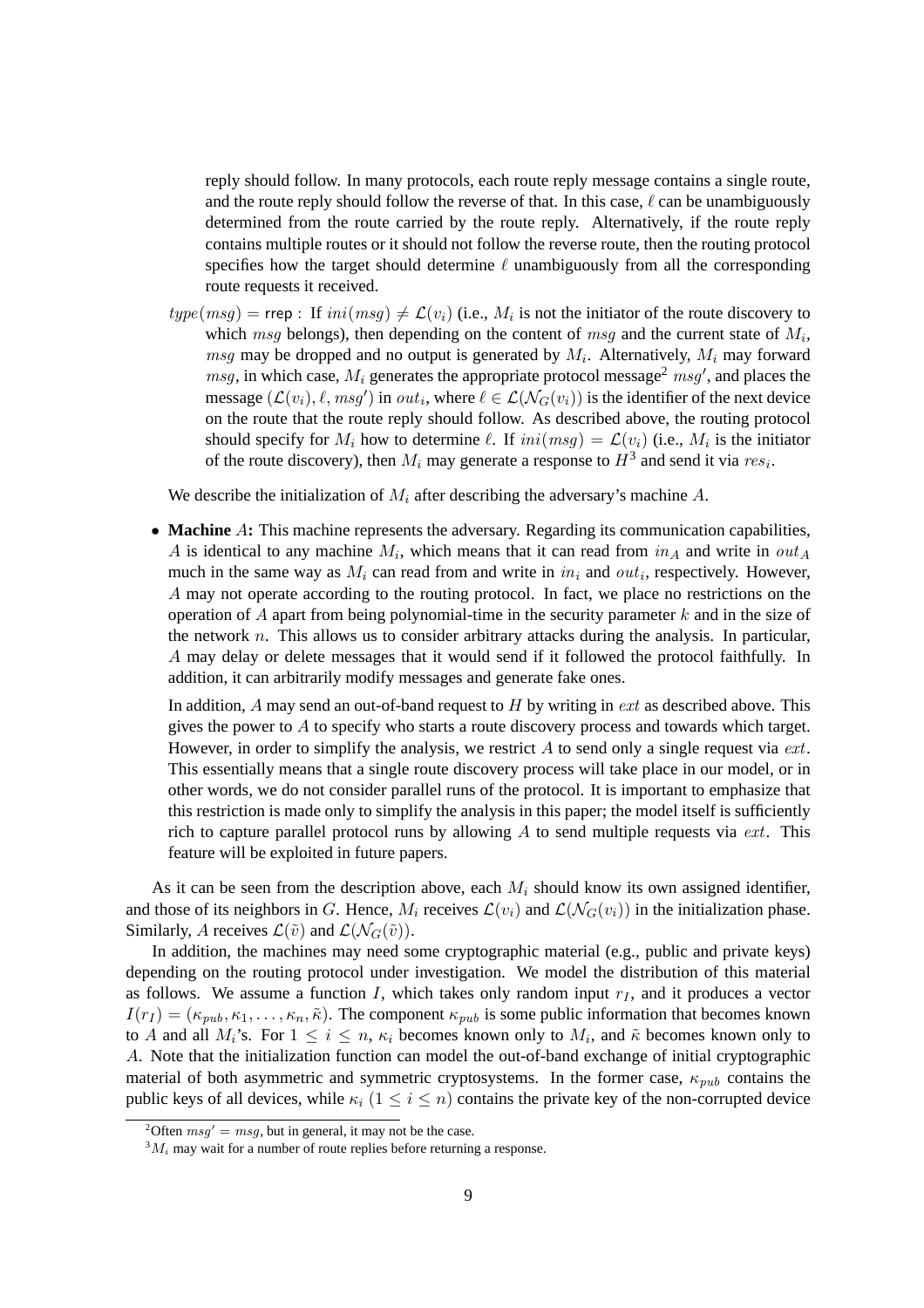corresponding to  $v_i$ , and  $\tilde{\kappa}$  contains the private key of the corrupted device corresponding to  $\tilde{v}$ . In the latter case,  $\kappa_{sub}$  is empty, and  $\kappa_i$  and  $\tilde{\kappa}$  contain the symmetric keys known to the non-corrupted device corresponding to  $v_i$  and the corrupted device corresponding to  $\tilde{v}$ , respectively.

Finally, all  $M_i$  and A receive some random input in the initialization phase. The random input of  $M_i$  is denoted by  $r_i$ , and that of A is denoted by  $r_A$ .

The computation ends when  $H$  reaches one of its final states. In our simplified case (i.e., when A is restricted to send a single out-of-band request to  $H$ ), this happens when H reads a response from one of its input buffers  $res<sub>i</sub>$  that corresponds to the single request it placed in  $req<sub>i</sub>$ . The output of  $sys_{conf,A}^{real}$  is the set of routes found in this response. We will denote the output by  $view_{conf,A}^{real}(r)$ , where  $r = (r_1, r_1, \ldots, r_n, r_A, r_C)$ . In addition,  $view_{conf, A}^{real}$  will denote the random variable describing  $view_{conf,A}^{real}(r)$  when r is uniformly chosen.

#### **3.2 Ideal-world model**

The ideal-world model that corresponds to a configuration  $conf = (G, \tilde{v})$  and adversary A is denoted by  $sys_{conf,A}^{ideal}$ , and it is illustrated in Figure 3.  $sys_{conf,A}^{ideal}$  consists of a set  $\{H, T, A\}$  of interacting Turing machines too, where  $H$  is the same as in the real-world model,  $T$  is intended to model the ideal operation of the routing protocol, and A is the ideal-world adversary. T and A are probabilistic.

As we mentioned earlier in Section 2, the ideal routing service should never return non-existent routes. Hence the role of T will be to emulate the behavior of the real network, and to ensure that route reply messages that contain non-existent routes are identified and filtered out. This is achieved in the following way: The internal structure of  $T$  (indicated in gray in Figure 3) is identical to the structure of the real-world model (i.e., T runs machines  $M_i'$  and  $C'$ , which work essentially in the same way as  $M_i$  and C do in the real-world model). This ensures that T can emulate the operation of the real network. On the other hand, since  $C'$  is initialized with  $G$ , it can easily identify and mark as corrupted those route reply messages that contain routes that do not exist in G. A corrupted route reply is processed by each machine  $M_i'$  in the same way as a non-corrupted one (i.e., the machines ignore the corruption flag) except for the machine that initiated the route discovery process to which the corrupted route reply belongs. The initiator first performs all the verifications on the route reply that the routing protocol requires, and if the message passes all these verifications, then it also checks if the message is marked as corrupted. If so, then it drops the message, otherwise it continues processing (e.g., returns the received route to  $H$ ). This means that in the ideal-world model, every route reply that contains a non-existent route is catched and filtered out by the initiator of the route discovery<sup>4</sup>.

Since  $T$  emulates the operation of the real-world model, the attacks that we allow against  $T$  should also be the same as those in the real-world model. Therefore, in our approach, the capabilities of an ideal-world adversary will be identical to that of a real-world adversary. This is why we denote both adversaries by A.

Just like in the real-world model, here as well, the machines operate in a reactive manner. They are activated by a hypothetic scheduler in rounds, and in the following order in each round:  $H, T, A$ , T. Note that T is activated twice in each round. The buffers work in the same way as they do in the real-world model.

The operation of  $H$  and  $A$  is the same as in the real-world model. Now, we describe the operation of  $T$  in more details:

<sup>4</sup> Of course, corrupted route reply messages can also be dropped earlier during the execution of the protocol for other reasons. What we mean is that if they are not caught earlier, then they are surely removed at latest by the initiator of the route discovery to which they belong.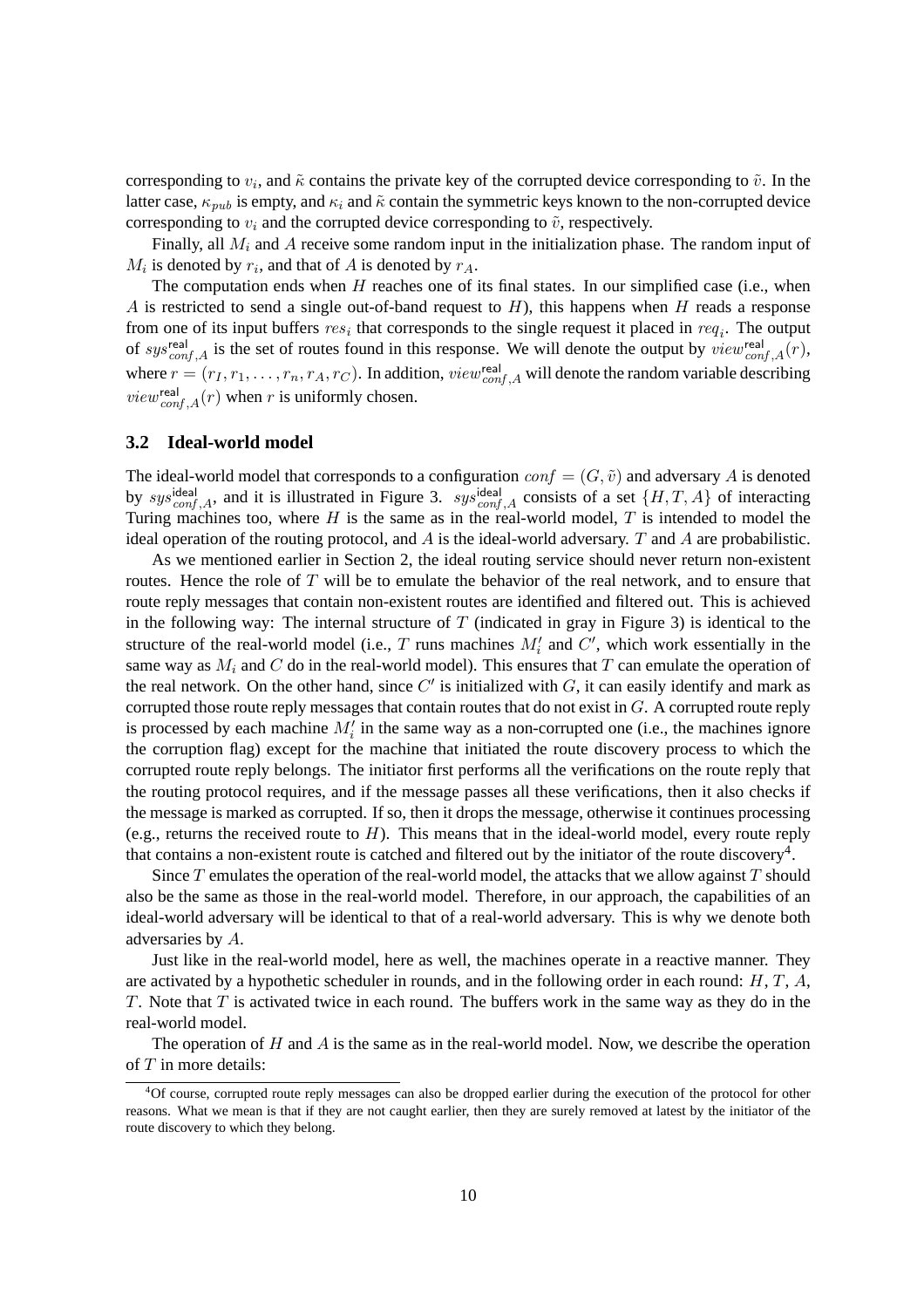

Figure 3: Interconnection of the machines in  $sys_{conf,A}^{ideal}$ 

• **Machine**  $T: T$  runs a set  $\{M'_1, M'_2, \ldots, M'_n, C'\}$  of machines, where  $M'_i$  and  $C'$  are essentially the same as  $M_i$  and C, respectively, in the real-world model. The difference between  $M_i$  and  $M_i'$  is that  $M_i'$  is prepared to process messages that contain a corruption flag. The difference between C and  $C'$  is that  $C'$  attaches a corruption flag to messages that it outputs.

In each round, when activated the first time, T activates machines  $M'_1, M'_2, \ldots, M'_n$  in this order. Then it goes back to sleep and waits to be activated the second time. When activated the second time, T activates machine  $C'$ . When  $C'$  finishes its task, T goes back to sleep (and the round ends).

The messages that are placed in buffer  $in'_i$   $(1 \leq i \leq n)$  by C' have the form  $(sndr, rcvr,$ (*msg*, *cf* )), where *sndr* , *rcvr* , and *msg* are defined in the same way as in the real-world model, and  $cf \in \{\top, \bot\}$  is a *corruption flag*, which indicates whether *msq* is corrupted ( $\top$ ) or not ( $\bot$ ). The messages that are placed in buffers  $out_i$  ( $1 \le i \le n$ ),  $out_A$ , and  $in_A$  have the same form as in the real-world model (i.e., they have no corruption flag attached). Note that the input and the output buffers of A contain messages of the same format as in the real-world model, and therefore, a real-world adversary can easily be "plugged in" the ideal-world model.

When machine  $M'_i$  reads  $(sndr, rcur, (msg, cf))$  from  $in'_i$ , it verifies if  $sndr \in \mathcal{L}(\mathcal{N}_G(v_i))$ and  $rcvr \in \{ \mathcal{L}(v_i), *\}.$  If these verifications are successful, then it performs the verifications required by the routing protocol on *msg* (e.g., it checks digital signatures, MACs, the route or route segment in *msg*, etc.). In addition, if  $type(msg) =$  rrep and  $ini(msg) = \mathcal{L}(v_i)$ , then  $M_i'$  checks if  $cf = \top$ . If so, then  $M_i'$  drops *msg*, otherwise it continues processing it. If  $type(msg) \neq rrep$  or  $ini(msg) \neq \mathcal{L}(v_i)$ , then *cf* is not checked. The messages generated by  $M_i'$  have no corruption flags attached to them, and they are placed in  $out_i$ .

Just like C, C' copies the content of the output buffer of each  $M_i'$  (and A) into the input buffers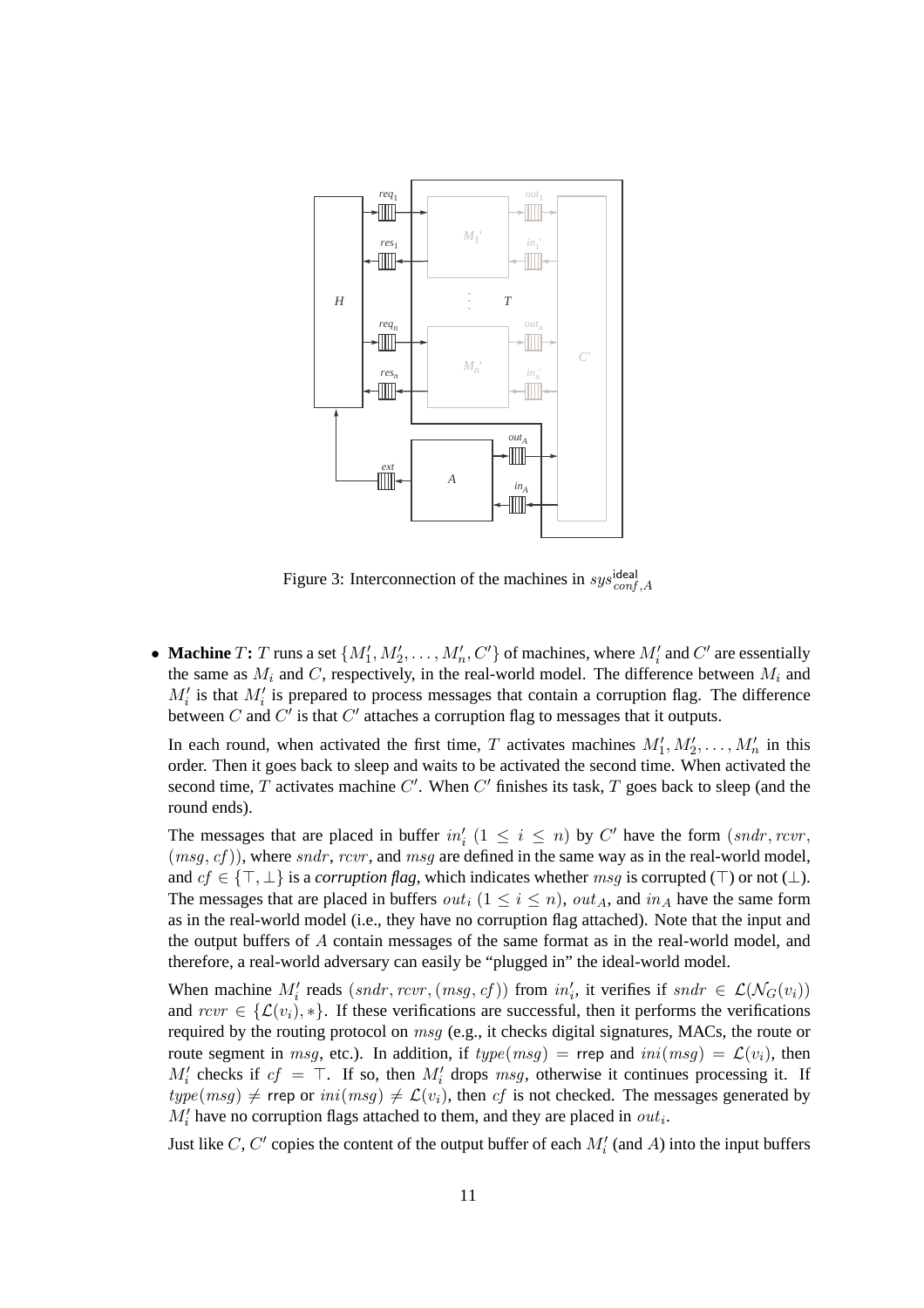of the neighbors of M <sup>i</sup> (and A). However, before copying a message (*sndr* , *rcvr* , *msg*) in any buffer  $in'_i$ ,  $C'$  must attach a corruption flag  $cf$  to  $msg$ . This is done in the following way:

- $\overline{\phantom{a}}$  = if *type*( $msq$ ) = rreq, then C' sets *cf* to  $\perp$ ;
- $-$  if *type*(*msg*) = rrep and all routes carried by *msg* are existing routes in G, then C' sets *cf* to ⊥;
- $-$  otherwise C' sets cf to  $\top$ .

 $C'$  does not attach corruption flags to messages that are placed in  $in_A$ .

Before the computation begins, each machine is initialized with some input data. H and A receives the same initial input as in the real-world model. The initialization of  $T$  consists in the initialization of all  $M'_i$  and  $C'$ . Every  $M'_i$  and  $C'$  receive the same initial input as  $M_i$  and  $C$ , respectively, in the real-world model.

The computation ends when H reaches one of its final states. Since  $\vec{A}$  is restricted to send a single out-of-band request to  $H$ , this happens when  $H$  reads a response from one of its input buffers  $res<sub>i</sub>$  that corresponds to the single request it placed in  $req_i$ . The output of  $sys_{conf,A}^{ideal}$  is the set of routes found in this response. We will denote the output by  $view_{conf, A}^{ideal}(r')$ , where  $r' = (r'_1, r'_1, \ldots, r'_n, r'_A, r'_C)$ . *view*<sup>ideal</sup><sub>conf</sub>, a will denote the random variable describing *view*<sup>ideal</sup><sub>conf</sub>,  $_A(r')$  when r' is uniformly chosen.

#### **3.3 Definition of secure routing**

Now, we are ready to introduce the definition of secure routing:

**Definition 1.** *A routing protocol is said to be (computationally) secure if, for any configuration conf and any real-world adversary* A*, there exists an ideal-world adversary* A *, such that view*real *conf* ,A  $\frac{c}{c}$ *view*<sup>ideal</sup><sub>conf</sub>,<sub>A</sub>, where  $\stackrel{\mathsf{c}}{=}$  *means* "*computationally indistinguishable*".

In fact, Definition 1 describes the standard requirement we have on protocols in terms of security. However, some protocols may satisfy the following stronger definitions:

**Definition 2.** A routing protocol is said to be **statistically secure** if the same holds as in Definition 1 but with  $\stackrel{\text{s}}{=}$  instead of  $\stackrel{\text{s}}{=}$ , where  $\stackrel{\text{s}}{=}$  means "statistically indistinguishable".

**Definition 3.** *A routing protocol is said to be perfectly secure if the same holds as in Definition 1 but* with  $\stackrel{\text{d}}{=}$  *instead of*  $\stackrel{\text{c}}{=}$ , *where*  $\stackrel{\text{d}}{=}$  *means* "*equally distributed*".

The meaning of  $\stackrel{d}{=}$  should be clear. Two random variables are statistically indistinguishable if the  $L_1$  distance of their distributions is negligibly small. Two random variables are computationally indistinguishable if no feasible algorithm can distinguish their samples (although their distribution may be completely different). Clearly,  $\stackrel{d}{=}$  implies  $\stackrel{s}{=}$ , which implies  $\stackrel{c}{=}$ .

Intuitively, perfect security of a protocol means that everything that a real-world adversary can achieve against the protocol in the real-world model, an ideal-world adversary can also achieve in the ideal-world model. Since in the ideal-world model, the ideal-world adversary cannot achieve that a non-existent route is returned to  $H$ , it follows that for perfectly secure protocols,  $H$  cannot receive a non-existent route in the real-world model. For statistically secure protocols the same is true with overwhelming probability. For (computationally) secure protocols, the view of the honest parties in the real-world model cannot be efficiently distinguished from their view in the ideal-world model, and therefore, as far as any practical application is concerned, the real-world model is equivalent to the ideal-world model (where non-existent routes are never returned).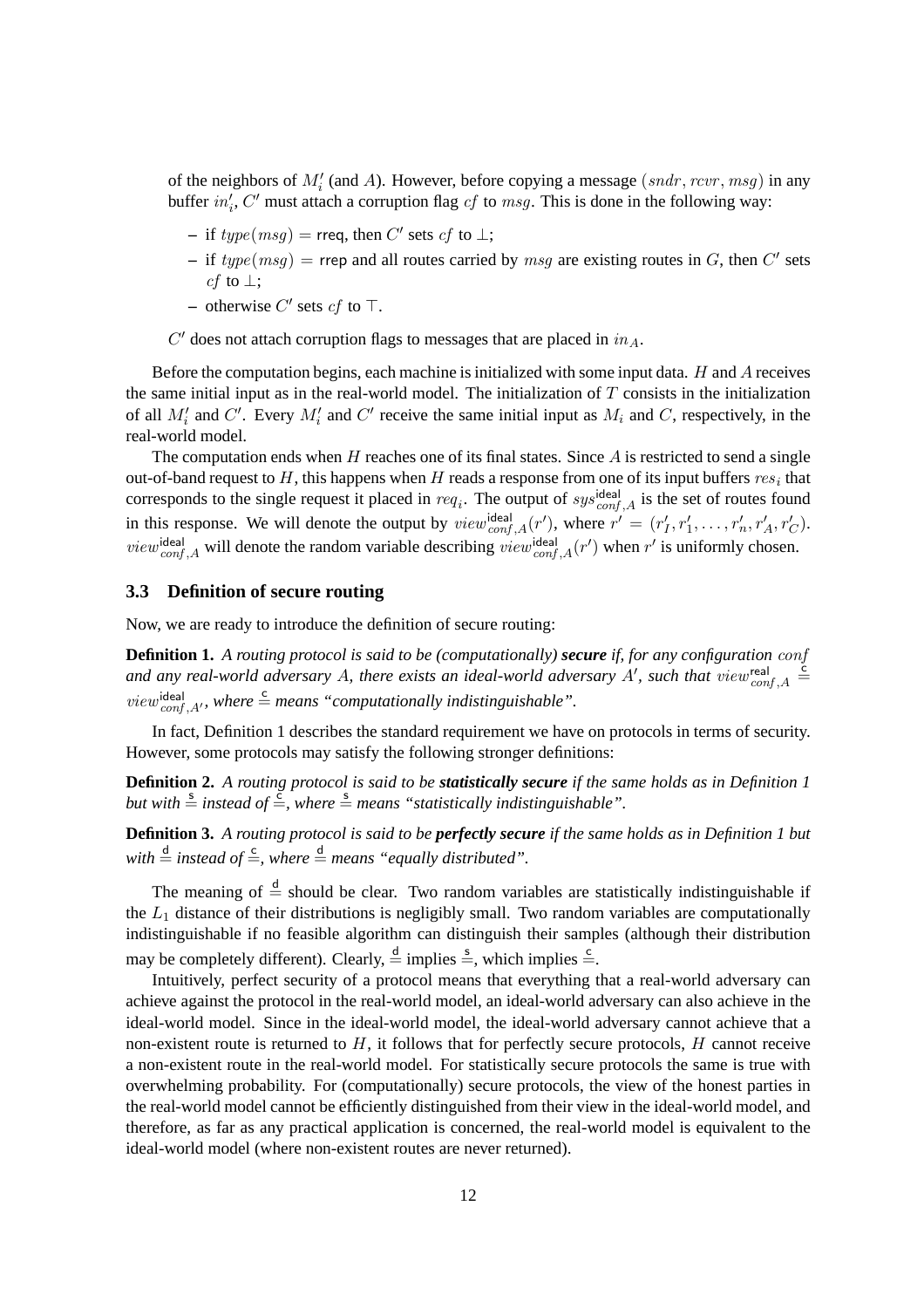#### **3.4 Proof technique**

In order to prove the security of a given routing protocol, one has to find the appropriate ideal-world adversary  $A'$  for any real-world adversary A such that at least Definition 1 is satisfied. In our model, a natural candidate is  $A' = A$ . This is because for any configuration *conf*, the operation of  $sys_{conf,A}^{real}$ can easily be *simulated* by the operation of  $sys_{conf,A}^{ideal}$  assuming that the two systems were initialized with the same random input  $r$ . In order to see this, let us assume for a moment that no message is dropped due to its corruption flag being set in  $sys_{conf,A}^{ideal}$ . In this case,  $sys_{conf,A}^{real}$  and  $sys_{conf,A}^{ideal}$  are essentially identical, meaning that in each step the state of the corresponding machines and the content of the corresponding buffers are the same (apart from the the corruption flags attached to the messages in  $sys_{conf,A}^{ideal}$ ). Since the two systems are identical,  $view_{conf,A}^{real}(r) = view_{conf,A}^{ideal}(r)$  holds for every r, and thus, we have perfect security:  $view_{conf, A}^{real}$  $\stackrel{\text{d}}{=}$   $view_{conf, A}^{\text{ideal}}$ .

However, it is possible that some route reply messages are dropped in  $sys_{conf,A}^{ideal}$  due to their corruption flags being set to  $\top$ . In this case, since those messages are not dropped in  $sys_{conf,A}^{real}$  (by definition, they have already successfully passed all verifications required by the routing protocol),  $sys_{conf,A}^{real}$  and  $sys_{conf,A}^{ideal}$  may end up in different states and their further steps may not match each other. We call this situation a *simulation failure*. In case of a simulation failure, it might be that  $view_{conf,A}^{real}(r) \neq view_{conf,A}^{ideal}(r)$ . Nevertheless, the definition of statistical security can still be satisfied, if simulation failures occur only with negligible probability. Hence, when trying to prove statistical security, one tries to prove that for any configuration *conf* and adversary A, the event of dropping a route reply in  $sys_{conf,A}^{ideal}$  due to its corruption flag being set to  $\top$  can occur only with negligible probability.

Finally, (computational) security can usually be proven in an indirect manner. For this, it is first assumed that  $view_{conf, A}^{real}$  and  $view_{conf, A}^{ideal}$  can be distinguished by an efficient algorithm  $D$ , and then, a forger is constructed that uses  $D$  to break the underlying cryptographic primitive (e.g., a digital signature scheme) of the protocol.

### **4 Usage of the model**

In this section, we show how the model can be used for analyzing routing protocols. In particular, we analyze the route discovery part of SRP (Secure Routing Protocol) and Ariadne with signatures. This analysis leads to as yet unknown attacks against both protocols. Then, we propose a protocol, which we prove to be statistically secure in our model. Throughout this section, we provide only sketches of proofs for several claims. These sketches can be made rigorous proofs in our model, but we omit this for making the presentation easier to follow.

#### **4.1 Analysis of SRP**

**Operation of SRP.** SRP has been proposed in [21] as an extension header for on-demand source routing protocols such as DSR [16] and the Interzone Routing Protocol of ZRP [12]. In what follows, we assume that SRP is a stand-alone protocol with basic features similar to that of DSR. This makes the presentation simpler, and at the same time, it does not weakens our results.

The operation of SRP and the format of SRP messages are illustrated in Figure 4. The initiator of the route discovery generates a route request message and broadcasts it to its neighbors. The integrity of this route request is protected by a MAC that is computed with a key shared by the initiator and the target of the discovery. Each intermediate node that receives the route request for the first time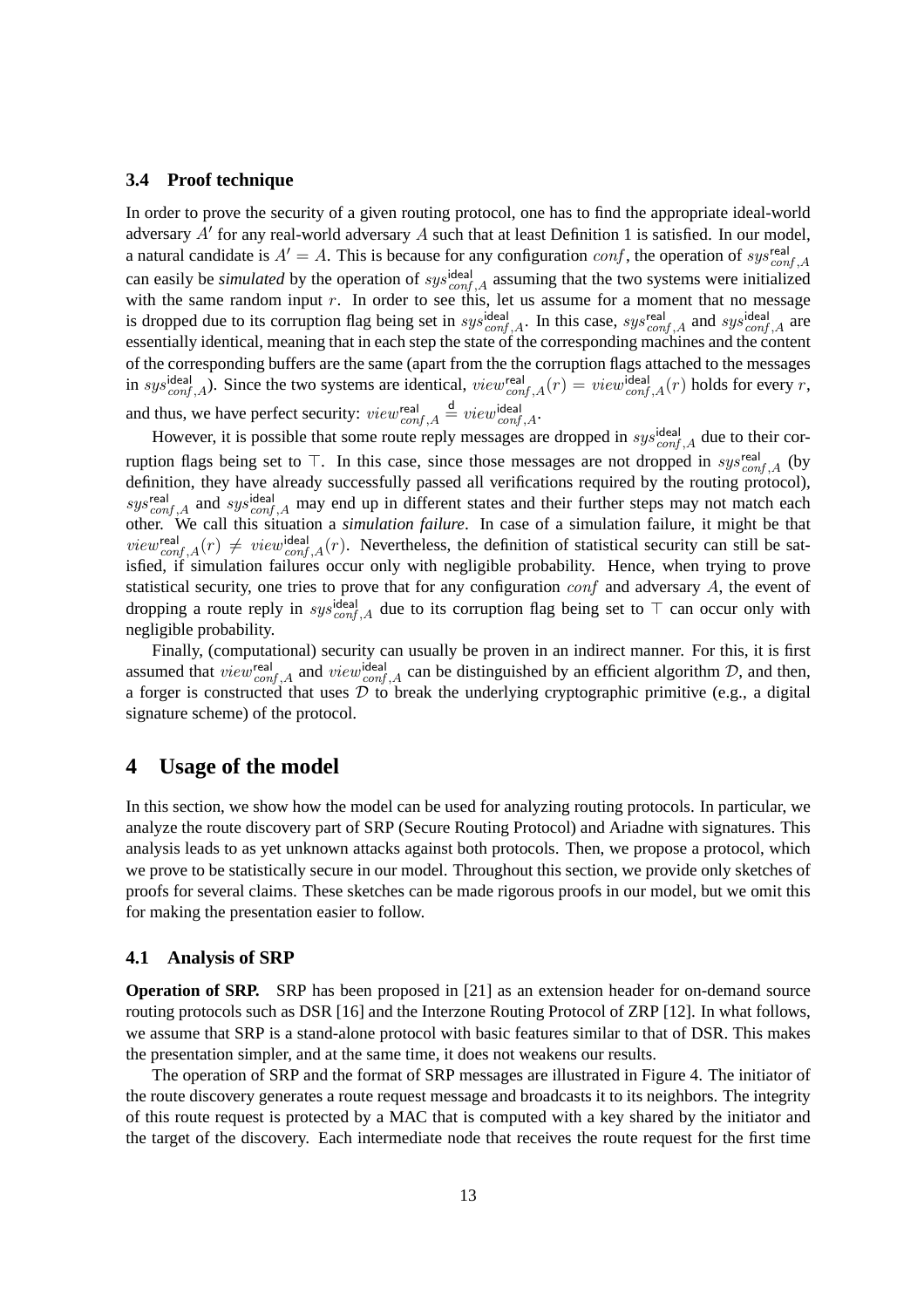| $S \rightarrow *$ | : (rreq, S, D, id, sn, mac <sub>S</sub> , ())                       |
|-------------------|---------------------------------------------------------------------|
| $B \rightarrow *$ | : (rreq, S, D, id, sn, mac <sub>S</sub> , $(B)$ )                   |
| $C \rightarrow *$ | : (rreq, S, D, id, sn, mac <sub>S</sub> , $(B, C)$ )                |
| $D \rightarrow C$ | : (rrep, S, D, id, sn, $(B, C), \, mac_D)$ )                        |
| $C \rightarrow B$ | : (rrep, S, D, id, sn, $(B, C), \, mac_D)$ )                        |
|                   | $B \rightarrow S$ : (rrep, S, D, id, sn, (B, C), mac <sub>D</sub> ) |
|                   |                                                                     |

Figure 4: Operation example of SRP and format of SRP messages. The identifier of the initiator of the route discovery is S, the identifier of the target is D, and the identifiers of the intermediate nodes are B and C. *id* is a randomly generated query identifier, *sn* is a query sequence number maintained by S and D,  $mac_S$  is the MAC generated by S that covers the fields rreq, S, D, *id*, and *sn*, and  $mac_D$ is the MAC generated by D that covers the fields rrep, S, D, *id*, *sn*, and (B, C).

appends its identifier to the request and re-broadcasts it. The MAC in the request is not checked by the intermediate nodes (as they do not know the key with which it was computed), and they do not append their own MACs either. When the route request reaches the target of the route discovery, it contains the list of identifiers of the intermediate nodes that passed the request on. This list is considered as a route found between the initiator and the target.

The target verifies the MAC of the initiator in the request. If the verification is successful, then it generates a route reply and sends it back to the initiator via the reverse of the route obtained from the route request. The route reply contains the route obtained from the route request, and its integrity is protected by another MAC generated by the target with a key shared by the target and the initiator. Each intermediate node passes the route reply to the next node on the route (towards the initiator) without modifying it. When the initiator receives the reply it verifies the MAC of the target, and if this verification is successful, then it accepts the route returned in the reply.

The target may receive several route requests that belong to the same route discovery process<sup>5</sup>. and it sends a reply to each of these requests. It is assumed that the initiator waits for some time (possibly defined by a timeout parameter), and then it outputs the set of routes collected from all the replies it received.

Although SRP does not specify it (as it should be part of the base protocol to which SRP is added as an extension), we will nonetheless assume that each node also performs the following verifications when processing SRP messages:

- If a node  $v$  receives a route request for the first time, then it verifies if the last identifier of the accumulated route in the request corresponds to a neighbor of  $v$ . If the accumulated route does not contain any identifiers, then  $v$  verifies if the identifier of the initiator corresponds to a neighboring node. If these verifications fail, then the request is dropped.
- If an intermediate node  $v$  receives a route reply, then it verifies if its identifier is included in the route carried by the reply. In addition, it also verifies if the identifier that precedes and the identifier that follows v's identifier in the route correspond to neighboring nodes. If there is no preceding identifier, then  $v$  verifies if the identifier of the initiator corresponds to a neighbor. If there is no following identifier, then  $v$  verifies if the identifier of the target corresponds to a neighbor. If these verifications fail, then the reply is dropped.

<sup>&</sup>lt;sup>5</sup>Since the neighbors of the target re-broadcast the request at most once, the target can receive at most as many requests as the number of its neighbors.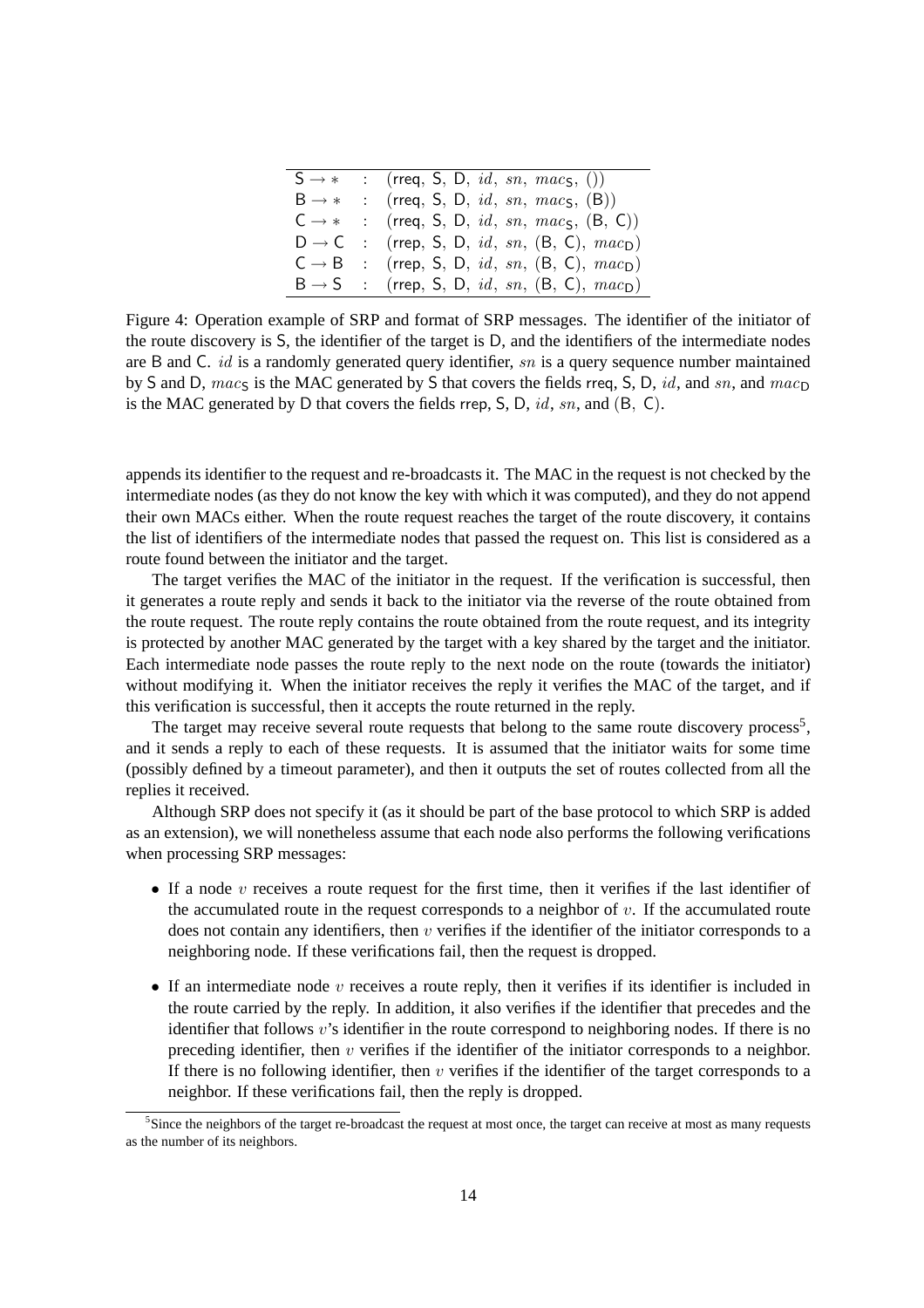• When the initiator receives a route reply, it verifies if the first identifier in the route carried by the reply corresponds to a neighboring node. If this verification fails, then the reply is dropped.

These verifications are quite simple, yet make the protocol more resistant against attacks by identifying non-existent routes in the protocol messages as early as possible.

**Analysis.** SRP is not secure in our model. Below we present some observations that one could make when attempting to prove the security of SRP. These observations actually lead to the discovery of an attack against SRP.

In the following discussion, we will refer to the machines that represent the devices in the network by their labels. This does not lead to ambiguity since the labelling function  $\mathcal L$  is a bijection.

Let us suppose that for some configuration  $conf = (G, \tilde{v})$  and adversary A, the following message is received by a non-corrupted machine  $\ell_{ini}$  in  $sys_{conf,A}^{ideal}$ .

$$
msg = (rrep, \ell_{ini}, \ell_{tar}, id, sn, (\ell_1, \ldots, \ell_p), \; mac_{\ell_{tar}})
$$

Let us further suppose that  $msg$  has been received with a corruption flag set to  $\top$ , and that  $msg$  passed all the verifications required by SRP at  $\ell_{ini}$ . This means that  $mac_{\ell_{tar}}$  is correct,  $\ell_1$  is a neighbor of  $\ell_{ini}$ , and  $(\ell_{ini}, \ell_1, \ldots, \ell_p, \ell_{tar})$  is a non-existent route in G.

*Observation 1:* Given that the assumptions above hold, adversary A must have output *msg*.

*Sketch of the proof:* Let us assume that A has never output *msg*. This means that only non-corrupted machines have output it. In other words,  $\ell_{ini}$  received  $msg$  from a non-corrupted machine, who received it from another non-corrupted machine, etc. Note that a non-corrupted machine  $\ell$  processes *msg* only if it was sent to it (i.e., a non-corrupted machine does not process overheard messages). Furthermore,  $\ell$  passes on *msg* only if it finds itself in the list  $(\ell_1,\ldots,\ell_p)$  and if the preceding machine on the list is a neighbor of  $\ell$ . All these observations lead to the conclusion that *msg* must have reached  $\ell_{ini}$  by passing through  $\ell_p, \ldots, \ell_1$ . This contradicts with the assumption that  $(\ell_{ini}, \ell_1, \ldots, \ell_p, \ell_{tar})$  is a non-existent route.

*Observation 2:* Given that the assumptions above hold, machine  $\ell_{tar}$  has output  $msg$  with overwhelming probability.

*Sketch of the proof:* We know from Observation 1 that A has output *msg*. Let the earliest round in which this happened be  $\rho$ . Since  $mac_{\ell_{tar}}$  in  $msg$  is a correct MAC, A can generate  $msg$  by himself only with negligible probability. So, with overwhelming probability, A received  $msg$  in round  $\rho' \leq \rho$ . Since correct machines apart from  $\ell_{tar}$  output *msg* only if they received it earlier, there must be a round  $\rho'' < \rho'$  in which  $\ell_{tar}$  generated and output *msg*.

By assumption,  $\ell_1$  is a neighbor of  $\ell_{ini}$ , and  $(\ell_{ini}, \ell_1, \ldots, \ell_p, \ell_{tar})$  is a non-existent route. This means that there exists  $1 \le i \le p$  such that  $\ell_i$  and  $\ell_{i+1}$  (where  $\ell_{p+1}$  stands for  $\ell_{tar}$ ) are not neighbors.

*Observation 3:* If  $\ell_i$  is a non-corrupted machine, then it does not output msg.

*Sketch of the proof:* Before outputting  $msg, \ell_i$  verifies that it is on the list  $(\ell_1, \ldots, \ell_p)$  and that  $\ell_{i+1}$  is its neighbor. Since the latter does not hold,  $\ell_i$  drops  $msg$ .

*Observation 4:* If  $\ell_{i+1}$  is a non-corrupted machine, then it does not output *msq*.

*Sketch of the proof:* The proof of this is similar to that of Observation 3.

In summary, we know that  $\ell_{tar}$  has output *msg*, where *msg* carries the list of machines  $(\ell_1, \ldots, \ell_p)$ . We also know that there must be an  $1 \le i \le p$  such that  $\ell_i$  and  $\ell_{i+1}$  are not neighbors. In addition,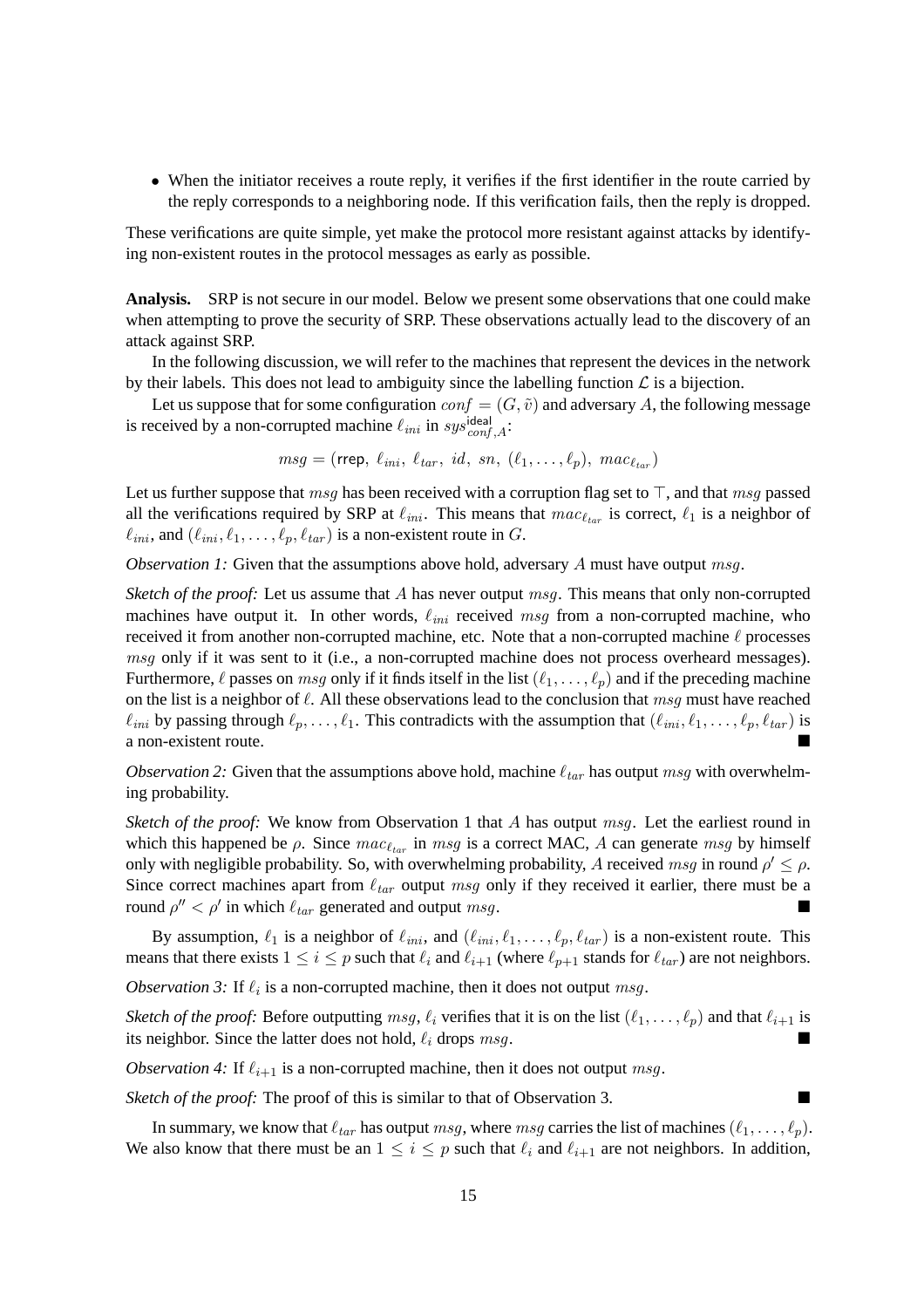if  $\ell_1, \ldots, \ell_p$ , and  $\ell_{tar}$  are all non-corrupted machines, then neither  $\ell_i$  nor  $\ell_{i+1}$  has output *msg*. The question is then how *msg* could reach  $\ell_{ini}$  from  $\ell_{tar}$ ? The key observation is that A must have output *msg*. Can A bridge the gap between  $\ell_i$  and  $\ell_{i+1}$ ? This is possible if A overhears the transmission of *msg* by a machine  $\ell_x$  for some  $x > i+1$  and can transmit *msg* to another machine  $\ell_y$  for some  $y < i$ .



Figure 5: Part of a configuration where an attack against SRP is possible

**Attack.** Let us consider Figure 5, which illustrates part of a configuration where an attack against SRP based on the above observations is possible. The attack scenario is the following:  $\ell_{ini}$  sends a route request towards  $\ell_{tar}$ . The request reaches  $\ell_{i-1}$  that re-broadcasts it. Thus, A receives the following route request message:

$$
msg_1 = (rreq, \ell_{ini}, \ell_{tar}, id, sn, mac_{\ell_{ini}}, (\ell_1, \ldots, \ell_{i-1}))
$$

A then broadcasts the following message in the name of  $\ell_{i+1}$ :

$$
msg_2 = (rreq, \ell_{ini}, \ell_{tar}, id, sn, mac_{\ell_{ini}}, (\ell_1, \ldots, \ell_{i-1}, \ell_i, \lambda, \ell_{i+1}))
$$

where  $\lambda$  is an arbitrary sequence of identifiers. Since  $\ell_{i+2}$  is a neighbor of A, it will hear the transmission. In addition, since the list of machines in the message ends with  $\ell_{i+1}$ , which is also a neighbor of  $\ell_{i+2}$ , it will process the request and re-broadcast it. Later,  $\ell_{tar}$  sends the following route reply back to *ini*:

 $msg_3 = (rrep, \ell_{ini}, \ell_{tar}, id, sn, (..., \ell_{i-1}, \ell_i, \lambda, \ell_{i+1}, \ell_{i+2},...), mac_{\ell_{tar}})$ 

When  $\ell_{i+2}$  sends this message to  $\ell_{i+1}$ , A overhears the transmission, and forwards the message to  $\ell_{i-1}$  in the name of  $\ell_i$ .  $\ell_{i-1}$  will accept the message and passes it on towards  $\ell_{ini}$ . Finally,  $\ell_{ini}$  will output the route  $(\ell_{ini},\ldots,\ell_i,\lambda,\ell_{i+1},\ldots,\ell_{tar})$ , which is clearly a non-existent route.

Note that when A generates  $m_2$ , it cannot be sure that  $\ell_{i-1}$  and  $\ell_i$  are neighbors. Similarly, it does not know if  $\ell_{i+1}$  and  $\ell_{i+2}$  are neighbors. Hence the attack may fail. However, the success probability of the attack is non-negligible, given that  $\ell_{i-1}$ ,  $\ell_i$ ,  $\ell_{i+1}$ , and  $\ell_{i+2}$  are all neighbors of A, and it is known that in this case, the probability that  $\ell_{i-1}$  and  $\ell_i$ , as well as  $\ell_{i+1}$  and  $\ell_{i+2}$  are also neighbors is significantly higher than if we just put these nodes on the plane randomly.

#### **4.2 Analysis of Ariadne with signatures**

**Operation of Ariadne with signatures.** Ariadne has been proposed in [13] as a secure on-demand source routing protocol for ad hoc networks. Ariadne comes in three different flavors corresponding to three different techniques for data authentication. More specifically, authentication of routing messages in Ariadne can be based on TESLA [22], on digital signatures, or on MACs. We discuss Ariadne with digital signatures.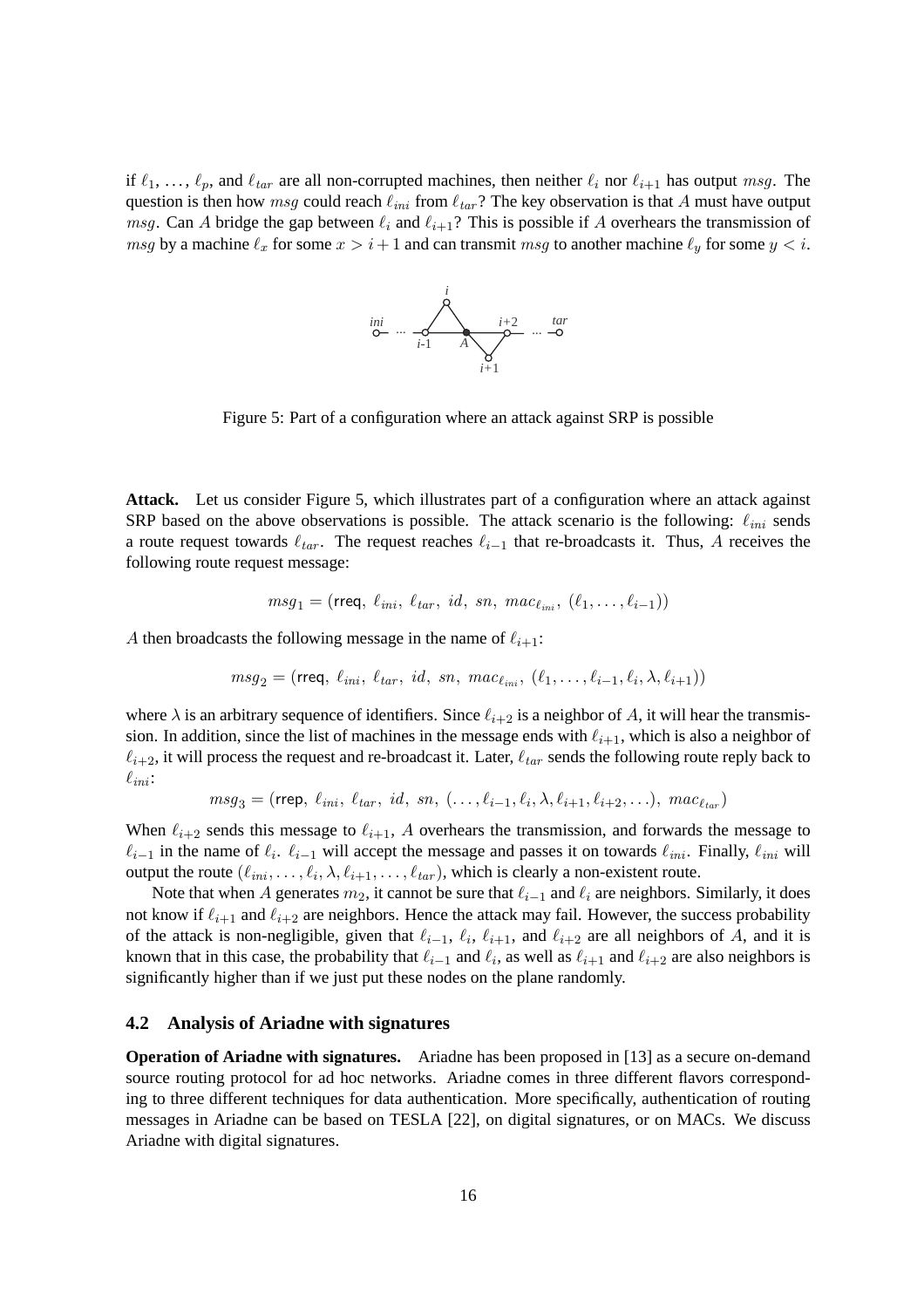| S.                | : $h_{\mathsf{S}} = MAC_{\mathsf{SD}}(\mathsf{rreq}, \mathsf{S}, \mathsf{D}, \mathit{id})$ |
|-------------------|--------------------------------------------------------------------------------------------|
| $S \rightarrow *$ | : (rreq, S, D, id, $h_S$ , (), ())                                                         |
| B                 | $h_{\mathsf{B}} = H(\mathsf{B}, h_{\mathsf{S}})$                                           |
| $B \rightarrow *$ | : (rreq, S, D, id, h <sub>B</sub> , (B), $(sig_B)$ )                                       |
| C                 | : $h_{\mathsf{C}} = H(\mathsf{C}, h_{\mathsf{B}})$                                         |
| $C \rightarrow *$ | : (rreq, S, D, id, h <sub>C</sub> , (B, C), (sig <sub>B</sub> , sig <sub>C</sub> ))        |
| $D \rightarrow C$ | : (rrep, D, S, (B, C), $(sig_B, sig_C), sig_D)$                                            |
| $C \rightarrow B$ | : (rrep, D, S, (B, C), $(sig_B, sig_C), sig_D)$                                            |
| $B \rightarrow S$ | : (rrep, D, S, (B, C), $(sign_B, sig_C), sig_D)$                                           |

Figure 6: Operation example of Ariadne with signatures and format of Ariadne messages. The initiator of the route discovery is S, the target is D, and the intermediate nodes are B and C. *id* is a randomly generated query identifier,  $H$  is a publicly known one-way hash function, and  $MAC_{SD}$  is a MAC function used with the key shared by S and D.  $sig_B$ ,  $sig_C$ , and  $sig_D$  are digital signatures of B, C, and D, respectively. Each signature is computed over the message fields that precede the signature.

The operation of Ariadne with digital signatures is illustrated in Figure 6. There are two main differences between Ariadne and SRP. First, in Ariadne not only the initiator and the target authenticate the protocol messages, but intermediate nodes too insert their own digital signatures in route requests. Second, Ariadne uses per-hop hashing to prevent removal of identifiers from the accumulated route in the route request.

The initiator of the route discovery generates a route request message and broadcasts it to its neighbors. The route discovery message contains the identifiers of the initiator and the target, a randomly generated request identifier, and a MAC computed over these elements with a key shared by the initiator and the target. This MAC is hashed iteratively by each intermediate node together with its own identifier using a publicly known one-way hash function. The hash values computed in this way are called per-hop hash values. Each intermediate node that receives the request for the first time re-computes the per-hop hash value, appends its identifier to the list of identifiers accumulated in the request, and generates a digital signature on the updated request. Finally, the signature is appended to a signature list in the request, and the request is re-broadcasted.

When the target receives the request, it verifies the per-hop hash by re-computing the initiator's MAC and the per-hop hash value of each intermediate node. Then it verifies all the digital signatures in the request. If all these verifications are successful, then the target generates a route reply and sends it back to the initiator via the reverse of the route obtained from the route request. The route reply contains the identifiers of the target and the initiator, the route and the list of digital signatures obtained from the request, and the digital signature of the target on all these elements. Each intermediate node passes the reply to the next node on the route (towards the initiator) without any modifications. When the initiator receives the reply, it verifies the digital signature of the target and the digital signatures of the intermediate nodes (for this it needs to reconstruct the requests that the intermediate nodes signed). If the verifications are successful, then it accepts the route returned in the reply.

We assume that every node performs the same verifications on the accumulated routes found in the routing messages as those described in the previous subsection in the context of SRP.

**Analysis.** Ariadne is not secure in our model. When attempting to derive a proof, one can make the following observations, which actually lead to the construction of an attack scenario described below.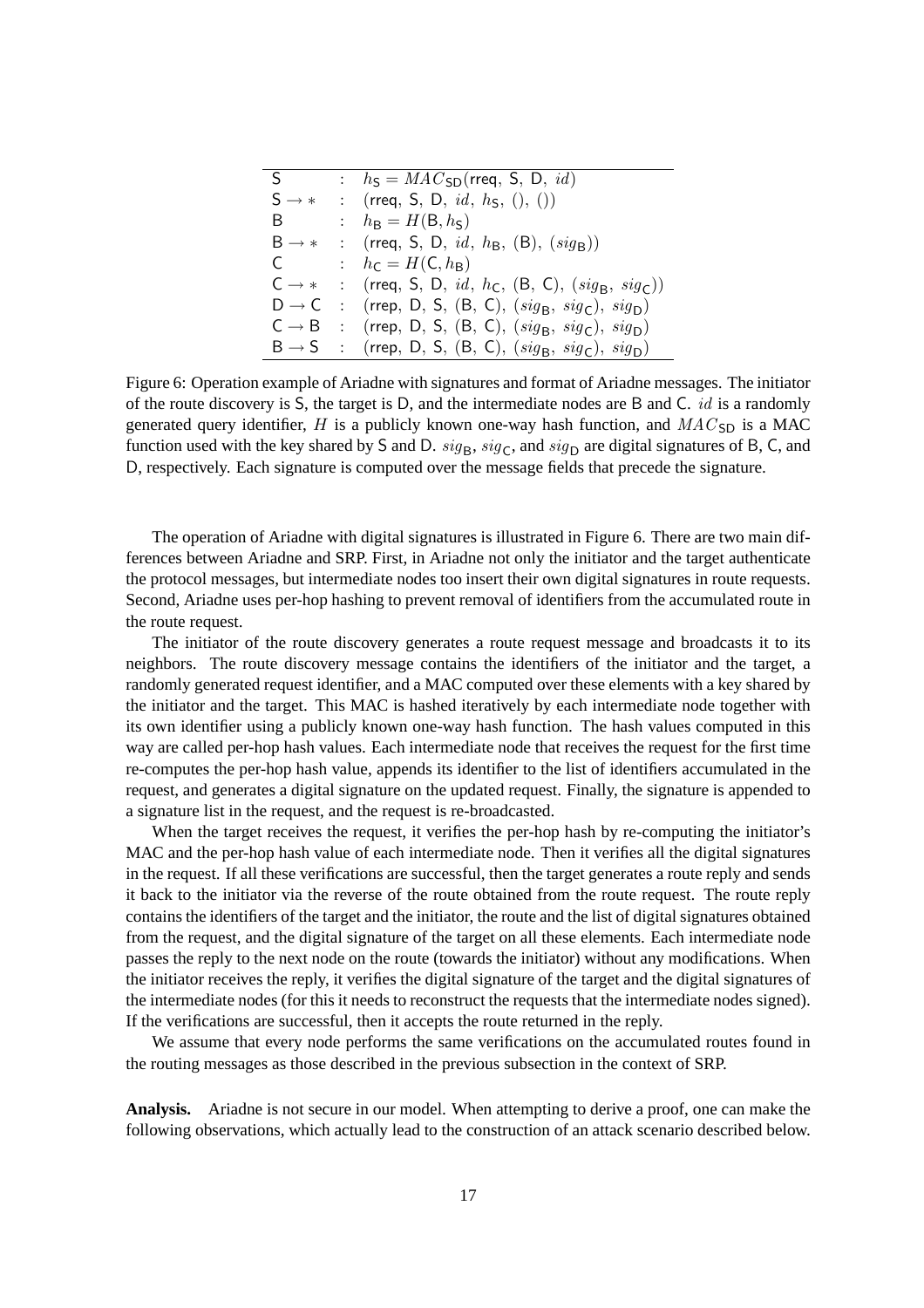Let us suppose that for some configuration  $conf = (G, \tilde{v})$  and adversary A, the following message is received by a non-corrupted machine  $\ell_{ini}$  in  $sys_{conf,A}^{ideal}$ .

 $msg = (rrep, \ell_{tar}, \ell_{ini}, (\ell_1, \ldots, \ell_p), (sig_{\ell_1}, \ldots, sig_{\ell_p}), sig_{\ell_{tr}})$ 

Let us further suppose that *msq* has been received with a corruption flag set to  $\top$ , and that *msq* passed all the verifications required by Ariadne at  $\ell_{ini}$ . This means that all signatures in *msg* are correct,  $\ell_1$ is a neighbor of  $\ell_{ini}$ , and  $(\ell_{ini}, \ell_1, \ldots, \ell_p, \ell_{tar})$  is a non-existent route in G. We will denote the query identifier and the initiator's MAC that are used in the corresponding route request and needed for the verification of the signatures in *msg* by *id* and *mac*, respectively.

*Observation 1:* Given that the assumptions above hold, both adversary A and  $\ell_{tar}$  must have output *msg*. This can be proven in the same way as in the case of SRP.

By assumption,  $\ell_1$  is a neighbor of  $\ell_{ini}$ , and  $(\ell_{ini}, \ell_1, \ldots, \ell_p, \ell_{tar})$  is a non-existent route. This means that there exists  $1 \le i \le p$  such that  $\ell_i$  and  $\ell_{i+1}$  (where  $\ell_{p+1}$  stands for  $\ell_{tar}$ ) are not neighbors.

*Observation 2:*  $\ell_{i+1} = A$  with overwhelming probability.

*Sketch of the proof:* Assume that  $\ell_{i+1} \neq A$ . This means that  $\ell_{i+1}$  is a non-corrupted machine. Since A can generate  $sig_{\ell_{i+1}}$  only with negligible probability,  $\ell_{i+1}$  must have generated and output the following request with overwhelming probability:

$$
(\text{rreq}, \ell_{ini}, \ell_{tar}, id, h_{\ell_{i+1}}, (\ell_1, \ldots, \ell_{i+1}), (sig_{\ell_1}, \ldots, sig_{\ell_{i+1}}))
$$

where  $h_{\ell_{i+1}} = H(\ell_{i+1}, H(\ell_i, H(\ldots H(\ell_1, mac))))$ . However,  $\ell_{i+1}$  cannot output this request, because it verifies the accumulated route in the request, and detects that the preceding machine  $\ell_i$  is not its neighbor.

*Observation 3:* A may be able to generate the following message without being the neighbor of  $\ell_i$ :

$$
(\mathsf{rreq}, \ell_{ini}, \ell_{tar}, \mathit{id}, \mathit{h}_A, (\ell_1, \ldots, \ell_i, A), (\mathit{sig}_{\ell_1}, \ldots, \mathit{sig}_{\ell_i}, \mathit{sig}_A))
$$

where  $h_A = H(A, h_{\ell_i})$ .

*Sketch of the proof:* A can easily generate this message if it receives  $sig_{\ell_1}, \ldots, sig_{\ell_i}$ , and any  $h_{\ell_j}$  such that  $j \leq i$  as parts of some other message. The key observation is that A does not necessarily need to receive these in a single message. Figure 7 illustrates a configuration, where  $A$  can receive all the necessary information to easily generate the message above.



Figure 7: Part of a configuration where an attack against Ariadne is possible

**Attack.** The observations above lead to the following attack scenario (see Figure 7):  $\ell_{ini}$  sends a route request towards  $\ell_{tar}$ . The request reaches  $\ell_{i-1}$  that re-broadcasts it. Thus, A receives the following route request message:

$$
msg_1 = (rreq, \ell_{ini}, \ell_{tar}, id, h_{\ell_{i-1}}, (\ell_1, \ldots, \ell_{i-1}), (sig_{\ell_1}, \ldots, sig_{\ell_{i-1}}))
$$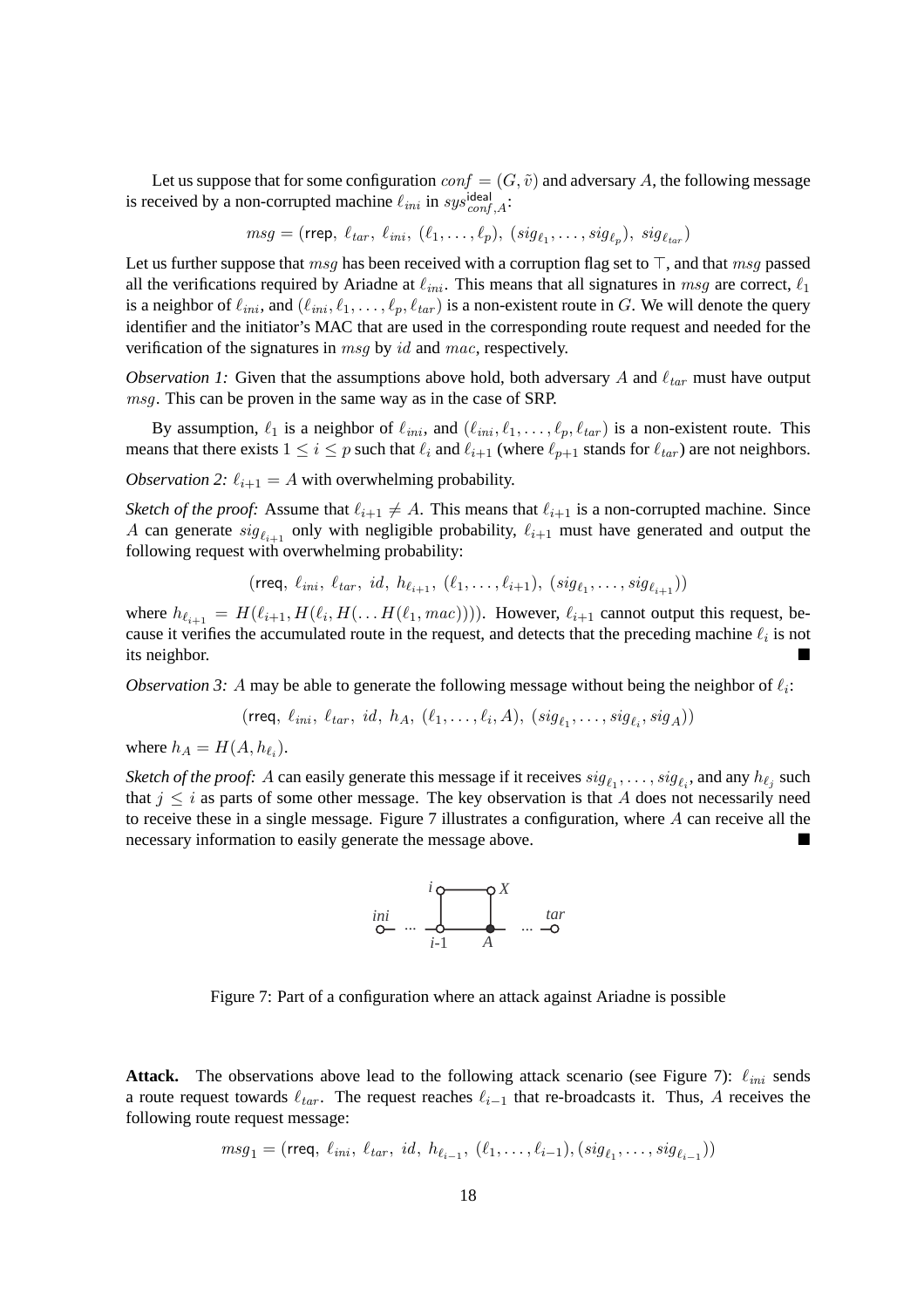A does *not* re-broadcast *msg*1. Later, A receives another route request from X:

 $msg_2 = (rreq, \ell_{ini}, \ell_{tar}, id, h_X, (\ell_1, \ldots, \ell_{i-1}, \ell_i, X), (sig_{\ell_1}, \ldots, sig_{\ell_{i-1}}, sig_{\ell_i}, sig_X))$ 

From  $msg_2$ , A knows that  $\ell_i$  is a neighbor of  $\ell_{i-1}$ . A computes  $h_A = H(A, H(\ell_i, h_{\ell_{i-1}}))$ , where  $h_{\ell_{i-1}}$  is obtained from  $msg_1$ . A obtains the signatures  $sig_{\ell_1}, \ldots, sig_{\ell_i}$  from  $msg_2$ . Then, A generates and broadcasts the following request:

 $msg_3 = (rreq, \ell_{ini}, \ell_{tar}, id, h_A, (\ell_1, \ldots, \ell_{i-1}, \ell_i, A), (sig_{\ell_1}, \ldots, sig_{\ell_{i-1}}, sig_{\ell_i}, sig_A))$ 

Later,  $\ell_{tar}$  generates the following route reply and sends it back towards  $\ell_{ini}$ :

 $msg_4 = (rrep, \ell_{tar}, \ell_{ini}, (\ell_1, \ldots, \ell_{i-1}, \ell_i, A, \ldots), (sig_{\ell_1}, \ldots, sig_{\ell_i}, sig_A, \ldots), sig_{\ell_{i-1}})$ 

When A receives this route reply, it forwards it to  $\ell_{i-1}$  in the name of  $\ell_i$ . Finally,  $\ell_{ini}$  will output the route  $(\ell_{ini}, \ell_1, \ldots, \ell_{i-1}, \ell_i, A, \ldots, \ell_{tar})$ , which is a non-existent route.

#### **4.3 A provably secure routing protocol**

Inspired by Ariadne, we present a routing protocol that can be proven to be statistically secure. We call the protocol endairA (which is the reverse of Ariadne), because instead of signing the route request, we propose that intermediate nodes should sign the route reply. The operation and the messages of endairA are illustrated in Figure 8.

$$
S \rightarrow * : (rreq, S, D, id, ())
$$
  
\n
$$
B \rightarrow * : (rreq, S, D, id, (B))
$$
  
\n
$$
C \rightarrow * : (rreq, S, D, id, (B, C))
$$
  
\n
$$
D \rightarrow C : (rrep, S, D, (B, C), (sig_D))
$$
  
\n
$$
C \rightarrow B : (rrep, S, D, (B, C), (sig_D, sig_C))
$$
  
\n
$$
B \rightarrow S : (rrep, S, D, (B, C), (sig_D, sig_C, sig_B))
$$

Figure 8: Operation example and messages of endairA. The initiator of the route discovery is S, the target is D, and the intermediate nodes are B and C.  $id$  is a randomly generated query identifier.  $sig_B$ ,  $sig<sub>C</sub>$ , and  $sig<sub>D</sub>$  are digital signatures of B, C, and D, respectively. Each signature is computed over the message fields that precede the signature.

In endairA, the initiator of the route discovery process generates a route request, which contains the identifiers of the initiator and the target, and a randomly generated query identifier. Each intermediate node that receives the request for the first time appends its identifier to the route accumulated so far, and re-broadcasts the request. When the request arrives to the target, it generates a route reply. The route reply contains the identifiers of the initiator and the target, the accumulated route obtained from the request, and a digital signature of the target on these elements. The reply is sent back to the initiator on the reverse of the route found in the request. Each intermediate node that receives the reply verifies that its identifier is in the route carried by the reply, and that the preceding and following identifiers on the route belong to neighboring nodes. If these verifications fail, then the reply is dropped. Otherwise, it is signed by the intermediate node, and passed to the next node on the route (towards the initiator). When the initiator receives the route reply, it verifies if the first identifier in the route carried by the reply belongs to a neighbor. If so, then it verifies all the signatures in the reply. If all these verifications are successful, then the initiator accepts the route.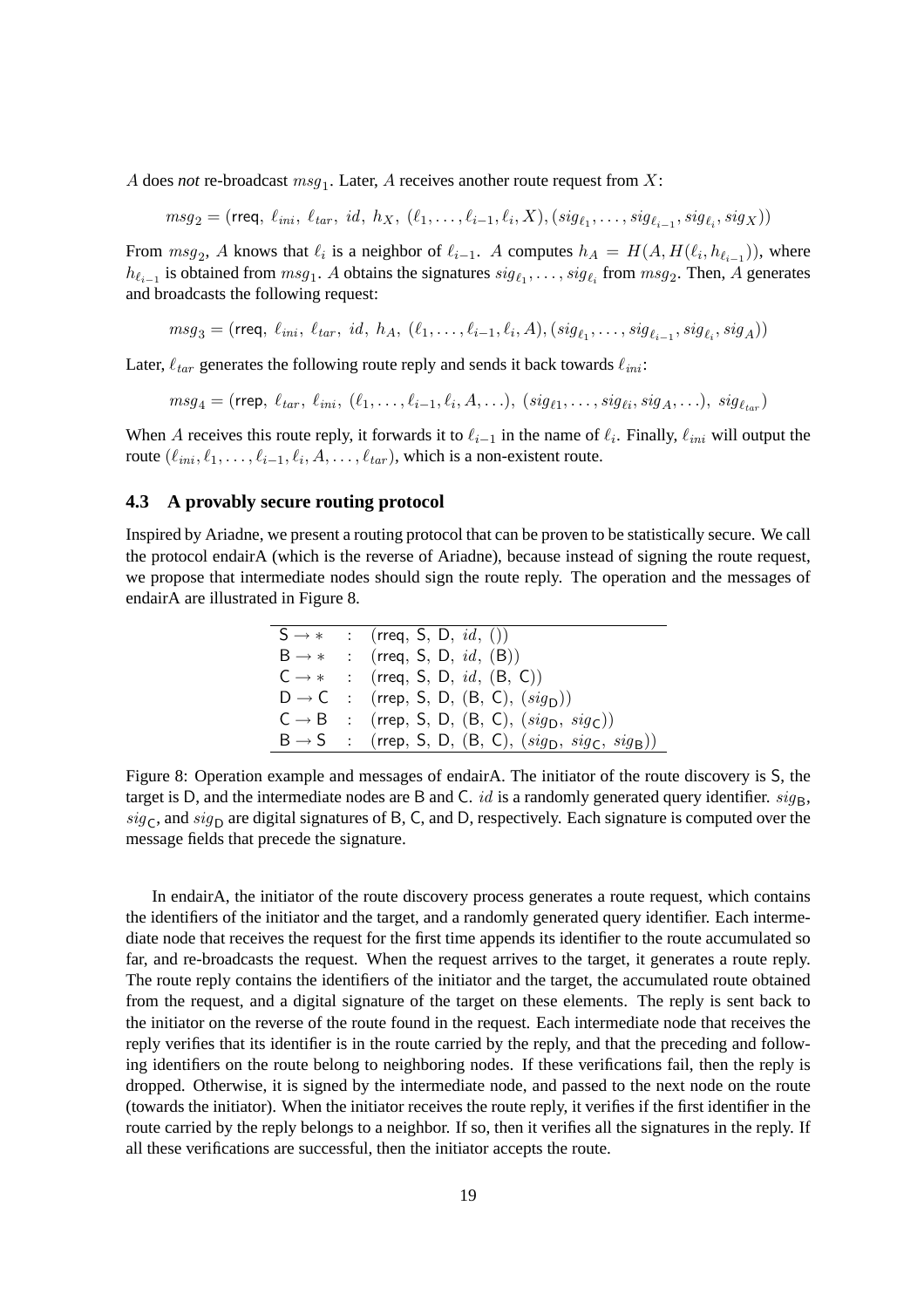**Theorem 1.** *endairA is statistically secure if the signature scheme is secure against chosen message attacks.*

*Sketch of the proof:* In order to prove that endairA is statistically secure, it is enough to show that for any configuration *conf* and any adversary A, a route reply message in  $sys_{conf,A}^{ideal}$  is dropped due to its corruption flag set to  $\top$  with negligible probability.

Let us suppose that for some configuration  $conf = (G, \tilde{v})$  and adversary A, the following message is received by a non-corrupted machine  $\ell_{ini}$  in  $sys_{conf,A}^{ideal}$ .

$$
msg = (rrep, \ell_{ini}, \ell_{tar}, (\ell_1, \ldots, \ell_p), (sig_{\ell_{tar}}, sig_{\ell_p}, \ldots, sig_{\ell_1}))
$$

Let us further suppose that  $msg$  has been received with a corruption flag set to  $\top$ , and that  $msg$  passed all the verifications required by endairA at  $\ell_{ini}$ . This means that all signatures in *msg* are correct,  $\ell_1$ is a neighbor of  $\ell_{ini}$ , and  $(\ell_{ini}, \ell_1, \ldots, \ell_p, \ell_{tar})$  is a non-existent route in G. It follows that there exists  $1 \le i \le p$  such that  $\ell_i$  and  $\ell_{i+1}$  (where  $\ell_{p+1}$  stands for  $\ell_{tar}$ ) are not neighbors.

We prove that the above is only possible if A forged the signature of  $\ell_i$  or  $\ell_{i+1}$ . (a) Let us assume that  $\ell_i \neq A$ . Then,  $\ell_i$  is non-corrupted, and it verifies the route in the route reply before signing it. Consequently, it detects that  $\ell_{i+1}$  is not its neighbor and it does not sign the route reply. As other non-corrupted machines do not generate signatures in the name of  $\ell_i$ ,  $\ell_{ini}$  can receive *msg* only if A forged  $sig_{\ell_i}$ . (b) Now let us assume that  $\ell_i = A$ . Then,  $\ell_{i+1}$  is non-corrupted, and an argument similar to the one above leads to the conclusion that A must have forged  $sig_{\ell_{i+1}}$ .

It should be intuitively clear that if the signature scheme is secure, then  $A$  can forge a signature only with negligible probability, and thus, a route reply message in  $sys_{conf,A}^{ideal}$  is dropped due to its corruption flag set to  $\top$  only with negligible probability. Nevertheless, we sketch how this could be proven formally. The proof is indirect. We assume that there exist a configuration *conf* and an adversary A such that a route reply message in  $sys_{conf,A}^{ideal}$  is dropped due to its corruption flag set to  $\top$ with probability  $\epsilon$ , and then, based on that, we construct a forger F that can break the signature scheme with probability  $\epsilon/n$ . If  $\epsilon$  is non-negligible, then so is  $\epsilon/n$ , and thus, the existence of F contradicts with the assumption on the security of the signature scheme.

The construction of F is the following. Let *puk* be an arbitrary public key of the signature scheme. Let us assume that the corresponding private key  $prk$  is not known to  $F$ , but  $F$  has access to a signing oracle that produces signatures on submitted messages using *prk*. F runs a simulation of  $sys_{conf,A}^{real}$ where all machines are initialized as described in the model, except that that the public key of a randomly selected non-corrupted machine  $l_i$  is replaced with *puk*. During the simulation, whenever  $\ell_i$  signs a message m, F submits m to the oracle, and replaces the signature of  $\ell_i$  on m with the one produced by the oracle. This signature verifies correctly on other machines later, since the public verification key of  $\ell_i$  is replaced with *puk*. By assumption, with probability  $\epsilon$ , the simulation of *sys*real *conf* ,A will result in a route reply message *msg* such that all signatures in *msg* are correct and *msg* contains a non-existent route. As we saw above, this means that there exists a non-corrupted machine  $\ell_j$  such that *msg* contains the signature  $sig_{\ell_j}$  of  $\ell_j$ , but  $\ell_j$  has never signed (the corresponding part of) *msg*. Let us assume that  $i = j$ . In this case,  $sig_{\ell_i}$  is a signature that verifies correctly with the public key *puk*. Since  $\ell_j$  did not signed (the corresponding part of) *msg*, F did not call the oracle to generate  $sig_{\ell_i}$ . This means that F managed to produce a signature on a message that verifies correctly with *puk*. Since F selected  $\ell_i$  randomly, the probability of  $i = j$  is  $\frac{1}{n}$ , and hence, the success probability of F is  $\epsilon/n$ .

*Note 1:* The proof uses only the fact that the adversary has only a single compromised key. In particular, the same proof would apply to an Active-1-x adversary, which has a single compromised key, but several devices in the network.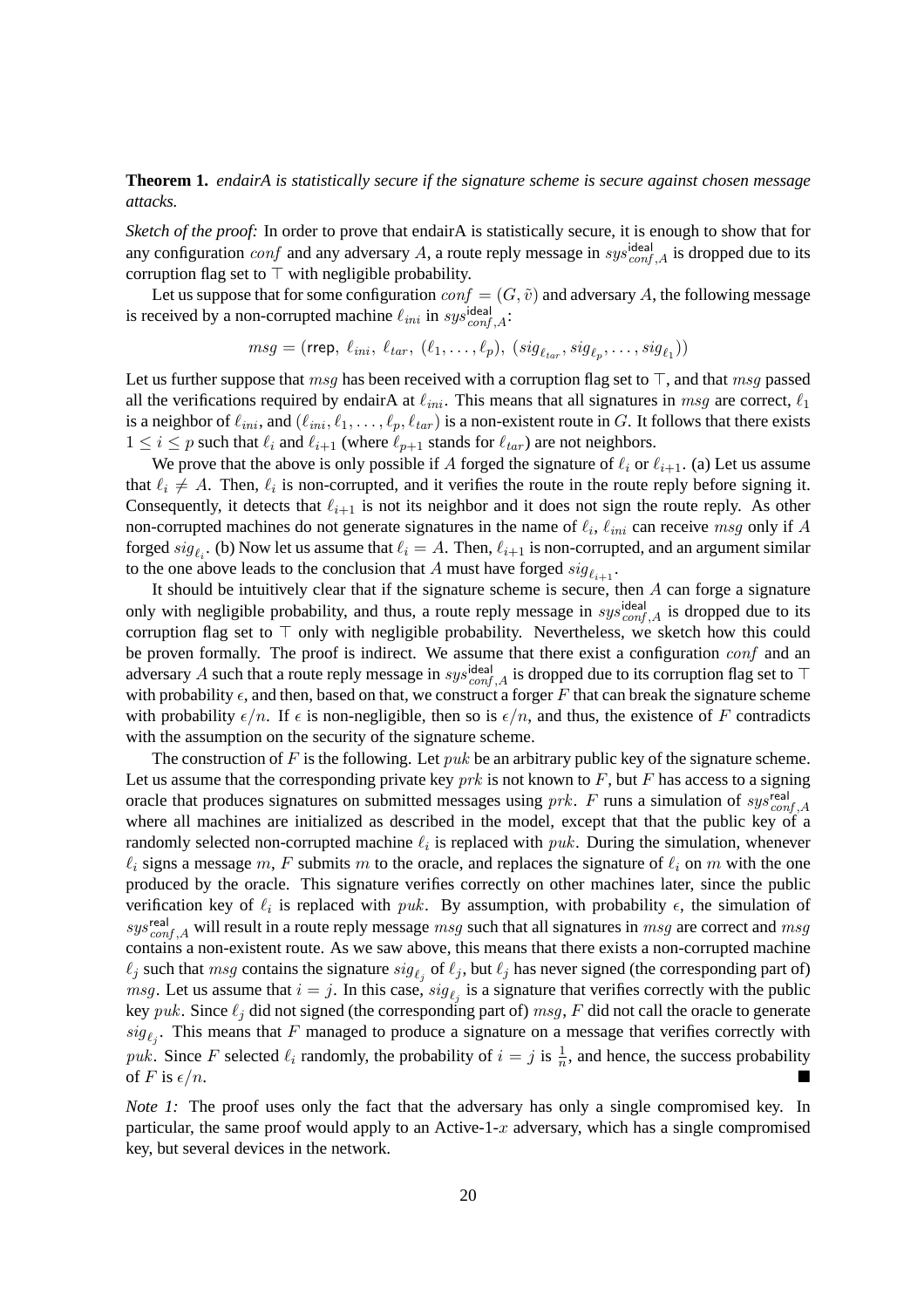*Note 2:* While we designed endairA purely for demonstration purposes, it has some remarkable features. Besides being provably secure against an Active-1-1 adversary (and most probably against an Active-1-x adversary too), it is extremely simple and intuitive (e.g., it does not use per-hop hash values). In addition, it requires the nodes to sign only route reply messages, which means that the nodes need to produce orders of magnitude less signatures than in Ariadne, where the route request is signed by every node in the network due to the flooding of the request.

We must note, however, that endairA is not very resistant against DoS attacks. In particular, it allows the network to be flooded with fake route request messages. However, its resistance to such attacks can be increased by requiring the initiator to sign the request and the intermediate nodes to verify this signature.

### **5 Related work**

There are several proposals for secure ad hoc routing protocols (see [15] for a recent overview). However, these proposals come with an informal security analysis with all the pitfalls of informal security arguments. Another set of papers deal with provable security for cryptographic algorithms and protocols (see Parts V and VI of [18] for a survey of the field). However, these papers are not concerned with ad hoc routing protocols. The papers that are the most closely related to the approach we used in this paper are [6], [26], and [23]. These papers apply the simulation paradigm for different security problems: [6] and [26] deal with key exchange protocols, and [23] is concerned with security of reactive systems in general, and secure message transmission in particular. To the best of our knowledge, we are the first who applied the notions of provable security and used the simulation approach in the context of routing protocols for wireless ad hoc networks.

A different approach with similar goals to ours is presented in [28]. The authors of [28] propose a formal model for ad hoc routing protocols with the aim of representing insider attacks (which correspond to our notion of corrupted nodes). Their model is similar to the strand spaces model [10], which has been developed for the formal verification of key exchange protocols. Routing security is defined in terms of a safety and a liveness property. The liveness property requires that it is possible to discover routes, while the safety property requires that discovered routes do not contain corrupted nodes. In contrast to this, our definition of security allows the protocol to return routes that pass through corrupted nodes. As we mentioned earlier, our definition corresponds to the informal definitions of security given in [21] and [13]. In addition, it seems to be impossible to guarantee that discovered routes do not contain corrupted nodes, since corrupted nodes can behave correctly and follow the routing protocol faithfully.

Another approach, presented in [19], is based on a formal method, called CPAL-ES, which uses a weakest precondition logic to reason about security protocols. Unfortunately, the work presented in [19] is very much centered around the analysis of SRP, and it is not general enough. For instance, the author defines a security goal that is specific to SRP, but no general definition of routing security is given. In addition, the attack discovered by the author on SRP is not a real attack, because it essentially consists in setting up a wormhole between two non-corrupted nodes, and SRP is not supposed to defend against this. In our opinion, wormhole attacks are attacks against the neighbor discovery mechanism and not against routing. The CPAL-ES analysis of SRP in [19] does not identify the attack presented in Section 4, which we have discovered with our approach. On the other hand, the advantage of the approaches of [19] and [28] is that they can be automated.

Finally, we must mention that SRP has been analyzed by its authors in [21] using BAN logic [7]. However, BAN logic has never been intended for the analysis of routing protocols. There are several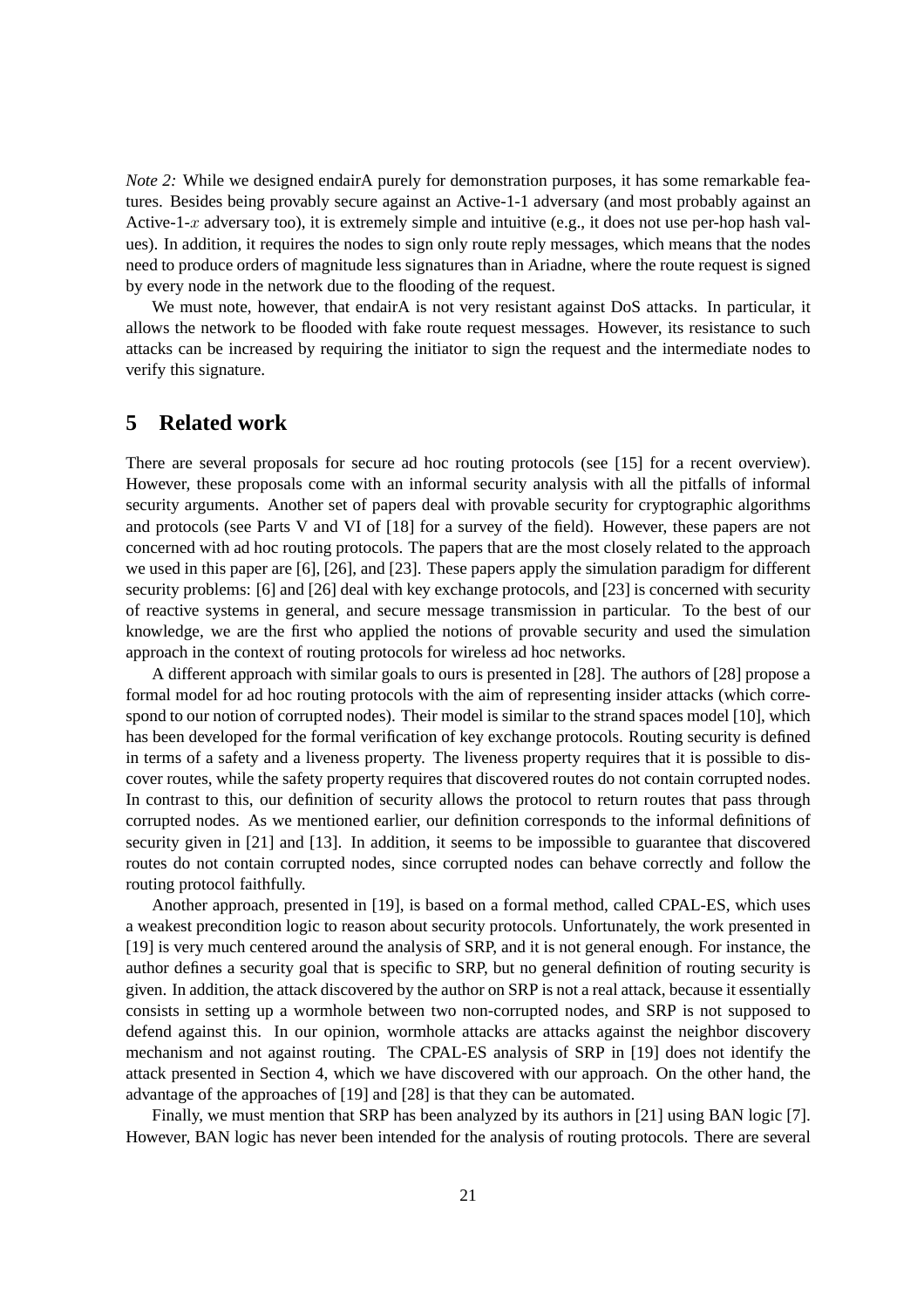problems with applying BAN logic in this context. First, BAN logic has no means to describe the goals of secure routing protocols, and to derive them from the protocol. It might be possible to extend BAN logic in such a way that those goals can be represented in it, but the authors of [21] have not done that. Second, a basic assumption of BAN logic is that the protocol participants are trustworthy and do not release secrets [8]. This assumption does not hold in the typical case that we are interested in, namely, when there are corrupted nodes in the network controlled by the adversary that may not follow the routing protocol faithfully. It is dangerous to draw conclusions from a BAN analysis of the protocol when the basic assumptions of BAN logic are not satisfied. The fact that the BAN analysis of SRP in [21] was inappropriate is best illustrated by the attack presented in Section 4, which was completely overlooked by the authors of [21].

### **6 Conclusion and future work**

In this paper, we made the first steps toward a formal model in which one can precisely define what secure routing means and prove (or fail to prove) that a given routing protocol indeed satisfies that definition (under some cryptographic assumptions). Our approach is based on the commonly known simulation paradigm for proving cryptographic protocols correct. The main contribution of the paper is the application of this approach to on-demand source routing protocols proposed for wireless ad hoc networks.

More specifically, we formally defined a real-world and an ideal-world model that capture the basic features of wireless ad hoc networking in general, and ad hoc routing protocols in particular. The real-world model describes the real operation of the routing protocol, while the ideal-world model formalizes the requirement that a secure routing protocol should not return non-existent routes to honest parties. Then, we gave a formal definition of routing security in terms of computational indistinguishability of the two models from the point of view of honest parties.

We demonstrated the usefulness of our approach by analyzing two "secure" ad hoc routing protocols, SRP and Ariadne. This analysis has led to the discovery of as yet unknown attacks against both protocols. Finally, we proposed a novel on-demand source routing protocol for wireless ad hoc networks, which can be proven to be secure in our model. This protocol served purely illustrative purposes in this paper, however, it has some remarkable features that make it worthy to consider by protocol designers when building their future protocols.

In terms of future work, we intend to extend our model to handle parallel protocol runs and Active $x-y$  adversaries (currently it handles only Active-1-1 adversaries). We also intend to adopt our model for routing protocols that use routing tables instead of source routes (e.g., SEAD [14] and ARAN [25]).

A particularly interesting direction for future work is trying to automate the analysis of ad hoc routing protocols. There are analysis approaches based on formal methods, such as state exploration tools and process calculi, that are easy to automate. However, they usually consider cryptographic primitives as unbreakable black boxes. This has the disadvantage of abstracting away details that may be important with respect to security. On the other hand, analysis approaches, such as the simulation approach, that do not abstract away cryptography provide rigorous results with respect to security, but they seem to be more difficult to automate. Recent work in both the formal method and the cryptography community has started to bridge this gap between the two approaches [17, 1, 11, 24]. Our intention is to extend these pioneering attempts to ad hoc routing protocols, and to define a model which is cryptographically sound but, at the same time, amenable to automation.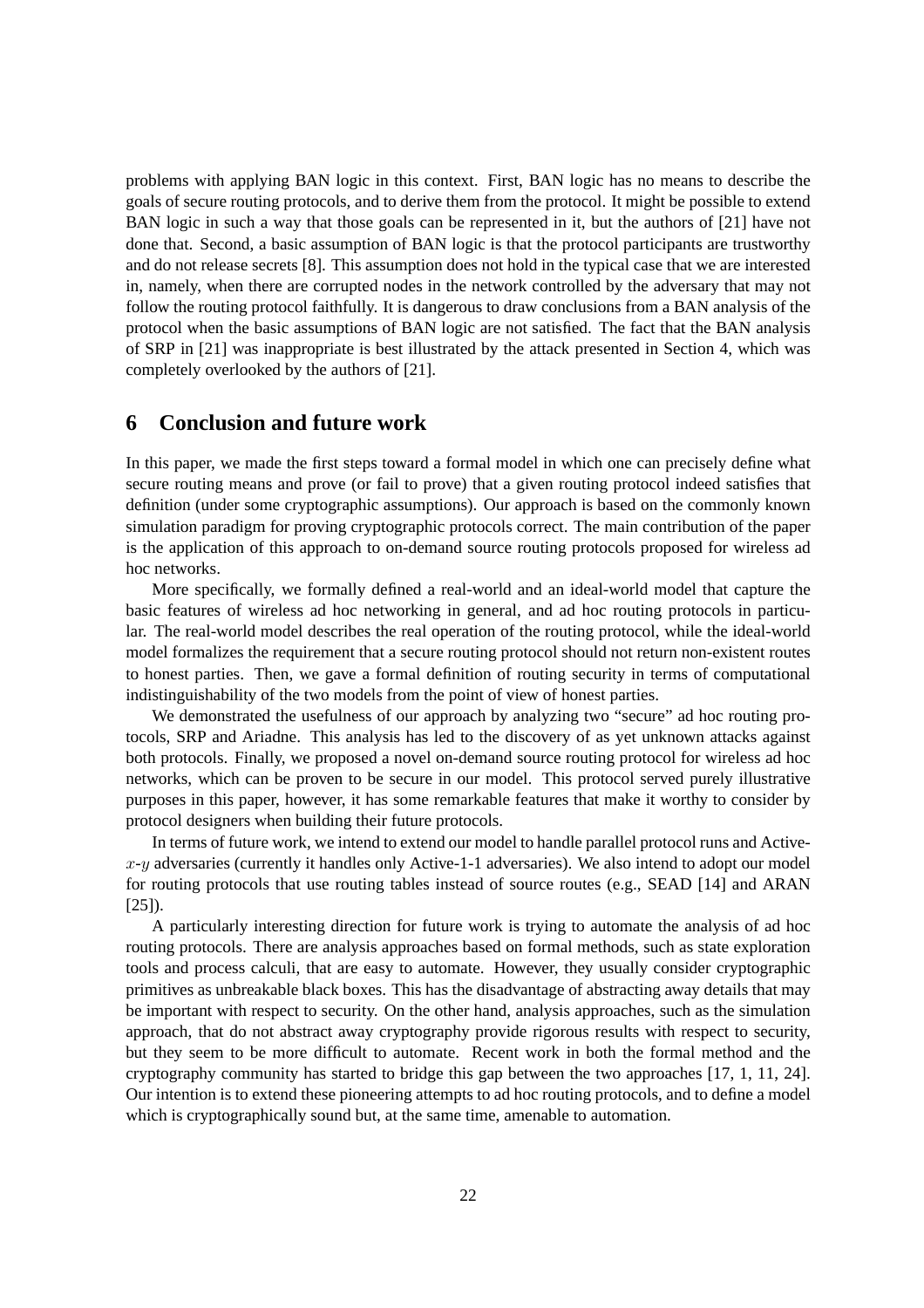### **Acknowledgement**

This work has partially been supported by the Hungarian Scientific Research Fund under project number T046664. The work of the first author have been further supported by the Hungarian Ministry of Education under contract number BÖ2003/70.

## **References**

- [1] M. Abadi and P. Rogaway. Reconciling two views of cryptography (the computational soundness of formal encryption). In *Proceedings of the IFIP Conference on Theoretical Computer Science*, Springer LNCS 1872, pages 3–22, 2000.
- [2] M. Backes and B. Pfitzmann. A Cryptographically Sound Security Proof of the Needham-Schroeder-Lowe Public-Key Protocol. to appear in *IEEE Journal on Selected Areas in Communication*.
- [3] D. Beaver. Foundations of secure interactive computing. In *Proceedings of Crypto'91*, 1991.
- [4] M. Bellare and P. Rogaway. Entity authentication and key distribution. In *Proceedings of Crypto'93*, 1993.
- [5] M. Bellare and P. Rogaway. Provably secure session key distribution the three party case. In *Proceedings of the ACM Symposium on the Theory of Computing*, May 1995.
- [6] M. Bellare, R. Canetti, and H. Krawczyk. A modular approach to the design and analysis of authentication and key exchange protocols. In *Proceedings of the ACM Symposium on the Theory of Computing*, 1998.
- [7] M. Burrows, M. Abadi, and R. Needham. A logic of authentication. *ACM Transactions on Computer Systems*, 8(1):18–36, February 1990.
- [8] M. Burrows, M. Abadi, and R. Needham. Rejoinder to Nessett. *ACM Operating Systems Review*, 24(2):39–40, April 1990.
- [9] R. Canetti. Studies in Secure Multiparty Computation and Applications. PhD dissertation, Department of Computer Science and Applied Mathematics, Weizmann Institute of Science, June 1995.
- [10] J. Guttman. Security goals: packet trajectories and strand spaces. In *Foundations of Security Analysis and Design*, edited by R. Focardi and R. Gorrieri, Springer LNCS 2171, 2000.
- [11] J. Guttman, F. J. Thayer, and L. Zuck. The faithfulness of abstract protocol analysis: message authentication. In *Proceedings of the ACM Conference on Computer and Communications Security*, 2001.
- [12] Z. Haas, M. Perlman, and P. Samar. The Interzone Routing Protocol (IERP) for ad hoc networks. Internet Draft, IETF MANET Working Group, June 2001.
- [13] Y.-C. Hu, A. Perrig, and D. Johnson. Ariadne: A secure on-demonad routing protocol for ad hoc networks. In *Proceedings of the ACM Conference on Mobile Computing and Networking (Mobicom)*, 2002.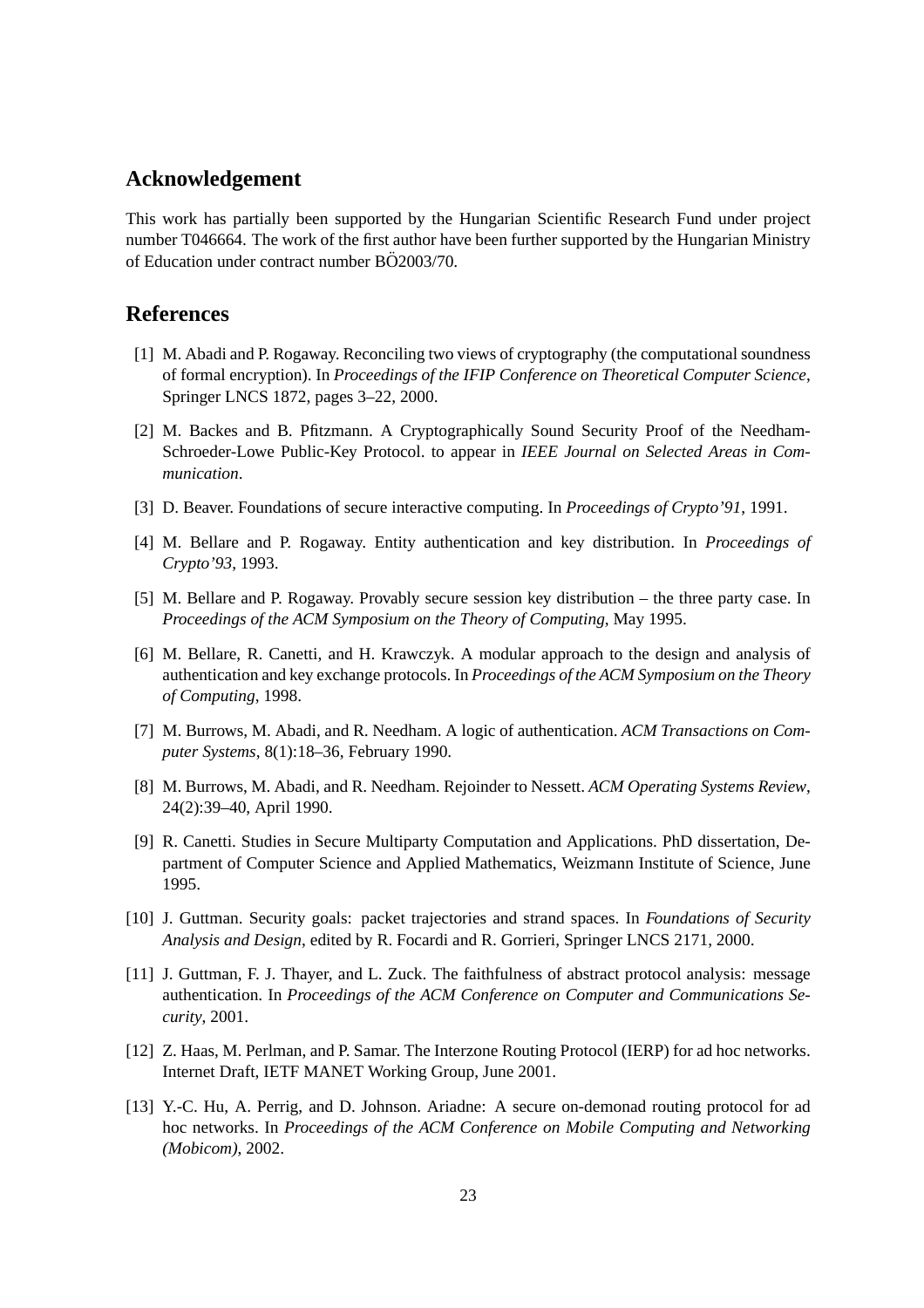- [14] Y.-C. Hu, D. Johnson, and A. Perrig. SEAD: Secure efficient distance-vector routing for mobile wireless ad hoc networks. In *Proceedings of the IEEE Workshop on Mobile Computing Systems and Applications (WMCSA)*, 2002.
- [15] Y.-C. Hu and A. Perrig. A survey of secure wireless ad hoc routing. *IEEE Security and Privacy Magazine*, 2(3):28–39, May/June 2004.
- [16] D. Johnson and D. Maltz. Dynamic source routing in ad hoc wireless networks. In *Mobile Computing*, edited by Tomasz Imielinski and Hank Korth, Chapter 5, pages 153–181. Kluwer Academic Publisher, 1996.
- [17] P. Lincoln, J. Mitchell, M. Mitchell, and A. Scedrov. Probabilistic polynomial-time equivalence and security analysis. In *Proceedings of Formal Methods'99*, Springer LNCS 1708, pages 776– 793, 1999.
- [18] W. Mao. *Modern Cryptography: Theory and Practice*. Prentice Hall PTR, 2004.
- [19] J. Marshall. An Analysis of the Secure Routing Protocol for mobile ad hoc network route discovery: using intuitive reasoning and formal verification to identify flaws. MSc thesis, Department of Computer Science, Florida State University, April 2003.
- [20] S. Micali and P. Rogaway. Secure computation. In *Proceedings of Crypto'91*, 1991.
- [21] P. Papadimitratos and Z. Haas. Secure routing for mobile ad hoc networks. In *Proceedings of SCS Communication Networks and Distributed Systems Modelling Simulation Conference (CNDS)*, 2002.
- [22] A. Perrig, R. Canetti, J. D. Tygar, and D. Song. Efficient authentication and signing of multicast streams over lossy channels. In *Proceedings of the IEEE Symposium on Security and Privacy*, May 2000.
- [23] B. Pfitzmann and M. Waidner. A model for asynchronous reactive systems and its application to secure message transmission. In *Proceedings of the IEEE Symposium on Security and Privacy*, May 2001.
- [24] B. Pfitzmann. Sound idealizations of cryptography for tool-supported proofs (position statement for panel discussion). In *Proceedings of the ACM Workshop on Formal Methods in Security Engineering (FMSE)*, Oct 2003.
- [25] K. Sanzgiri, B. Dahill, B. Levine, C. Shields, and E. Belding-Royer. A secure routing protocol for ad hoc networks. In *Proceedings of the International Conference on Network Protocols (ICNP)*, 2002.
- [26] V. Shoup. On formal models for secure key exchange (version 4), revision of IBM Research Report RZ 3120, November 1999.
- [27] M. G. Zapata and N. Asokan. Securing ad hoc routing protocols. *Proceedings of the ACM Workshop on Wireless Security (WiSe)*, 2002.
- [28] S. Yang and J. Baras. Modeling vulnerabilities of ad hoc routing protocols. In *Proceedings of the ACM Workshop on Security of Ad Hoc and Sensor Networks*, October 2003.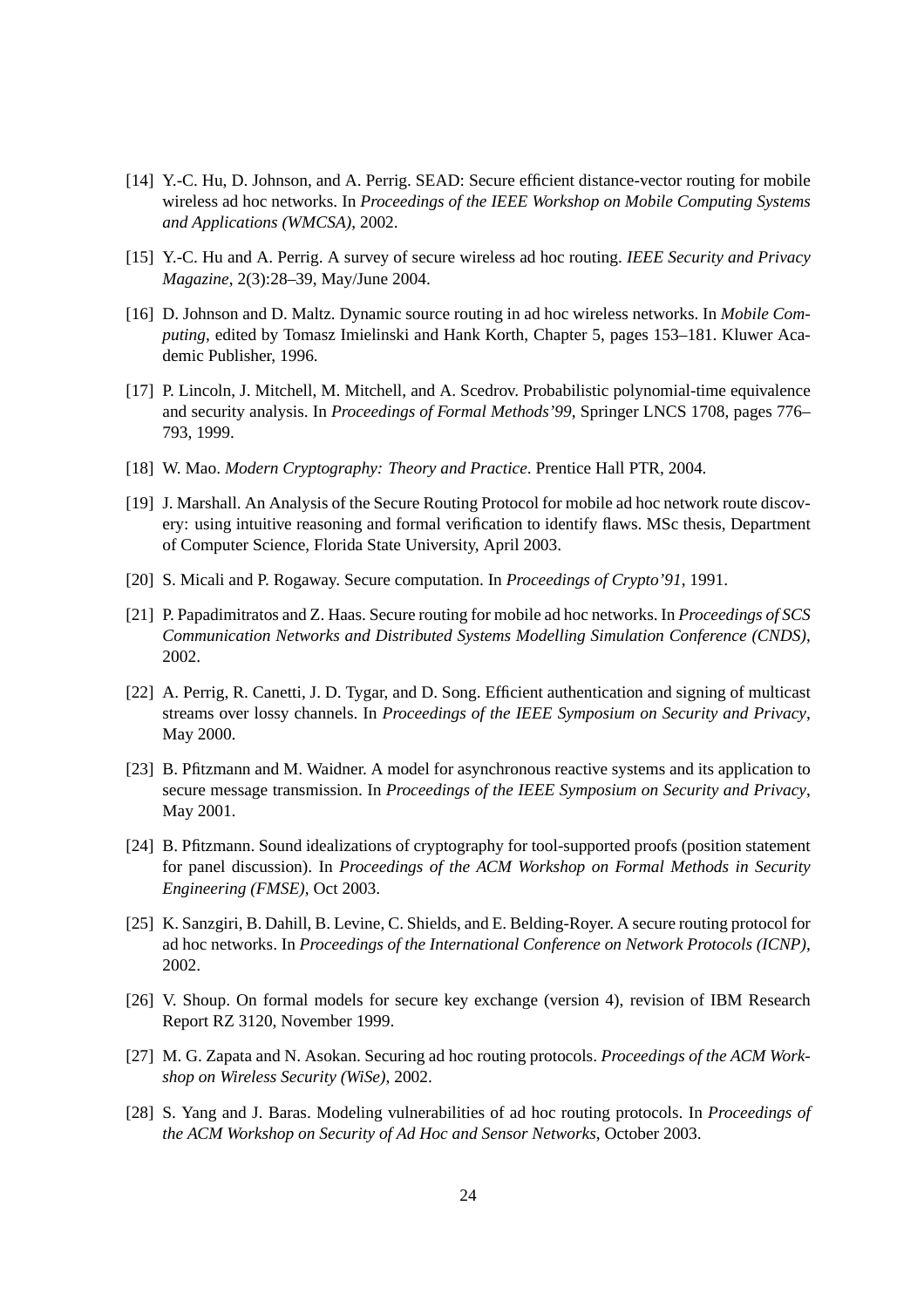### **A A note on the implicit deletion of routes**

In principle, there are exactly two ways by which the effect of implicit deletion of routes (see the discussion on the ideal-world model in Subsection 2.1) can be prevented. One of them is when every node authenticates all incoming messages, and therefore dummy messages injected by the adversary are foiled immediately by one of the neighbors of the adversary. In this case the dummy messages do not change the state of any node in the network. The other way is when the intermediate nodes do not filter route request messages based on a request identifier, but they re-broadcast all requests received in a round and not heard previously. In this case, a dummy message injected by the adversary does not prevent the processing of other requests with the same request identifier as the dummy, and hence no route is deleted implicitly.

The first way is costly to implement, because it needs extensive cryptographic operations and corresponding security management. The second way is investigated in more details below.

The number of elementary operations required by a machine to perform its tasks in a round basically depends on the number of input messages to be processed and the number of output messages to be produced, where the amount of calculations per message is basically determined by the eventual cryptographic operations (e.g MAC verification, generation, etc.). The number of processed input messages depends on the communication graph (through the number of neighbors), while the number of output messages (per node per round) is specified by the protocol. If this latter number is limited by a constant t, then, obviously, the number of input messages will also be limited by  $tn$ , where n denotes the number of vertices of the graph. The other extreme is, when the number of output messages is not limited. In this case, nodes re-broadcast all received route requests after processing them according to the protocol.

Graph  $G$  can be represented by a binary string the length of which is a polynomial in the number of nodes (e.g., the upper half of the adjacency matrix). The security parameter  $k$ , typically, gives the size of some cryptographic material (e.g., the binary length of a secret MAC key). Let  $T(G, k)$  denote the amount of time required to run the protocol summed over nodes and rounds. The processing time of a message per node per round is bounded by a polynomial  $proc(n, k)$  (typically  $b \cdot n \cdot k^{c_1}$  for some constants  $b, c_1 > 0$ . The amount of communication  $com(G)$  is defined as the total number of input/output messages summed over all nodes and rounds and averaged over randomly selected source-target pairs. If the number of output messages per node per round is limited by constant t, then  $com(G) = \mathcal{O}(n^{c_2})$  for some constant  $c_2 > 0$ . However, for an all-forwarding protocols,  $com(G) = \mathcal{O}(e^{c_3 \cdot n})$  for some constant  $c_3 > 0$  for the majority of randomly selected graphs (i.e., the total number of forwarded messages exponentially increases in the number nodes).

 $T(G, k)/n = com(G) \cdot proc(n, k)/n$  gives the amount of time per node per run (averaged over source-target pairs). All participants use polynomial time machines, therefore such machines have not enough resources to run an all-forwarding protocol in a typical communication graph. Consequently we have to require a finite limit on the number of output messages. Note that an exponential-time resource could perform a successful brute force attack against cryptographic primitives.

*Corollary:* In case of polynomial time machines, implicit deletion of routes can only be prevented by requiring every node to authenticate all incoming messages.

*Note:* It is a plausible expectation that setting parameter t to higher fixed value would decrease the effect of implicit deletion: the probability that the number of messages arriving to a node remains below  $t$  increases. It might happen that keeping  $t$  as high as the implementation cost can afford could decrease the effect of implicit deletion to a practically acceptable level, however, we cannot expect asymptotical negligibility.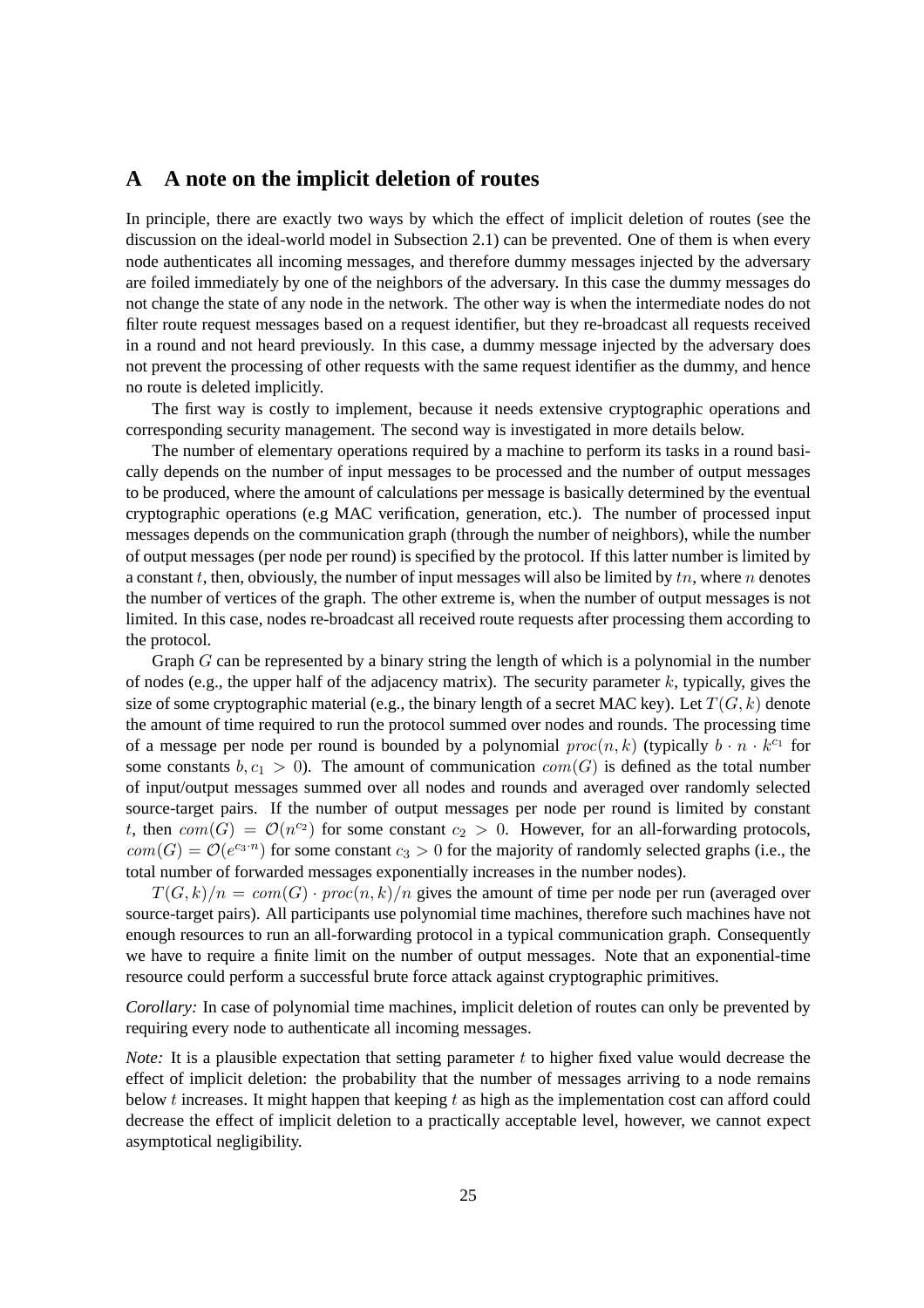### **B An Active-1-2 attack against Ariadne**

In this section, we present another attack against Ariadne that can be mounted by an Active-1-2 adversary. Let us consider the configuration illustrated in Figure 9. The adversary has two devices but only a single corrupted key (identity  $A$ ). We explain the attack when Ariadne is used with standard MACs, but it also works if TESLA is used, or when signatures are used and intermediate nodes do not verify the signature list in the route request.



Figure 9: Part of a configuration where an Active-1-2 attack against Ariadne is possible

X initiates a route discovery process toward Y. The first adversarial node receives the following route request:

 $msg_1 = (rreq, X, Y, id, hy, (V), (mac_{VV}))$ 

A does not append his MAC to the request, instead, it puts  $h<sub>V</sub>$  on the MAC list, and re-broadcasts the following request:

$$
msg_2 = (rreq, X, Y, id, h_V, (V, A), (mac_{VY}, h_V))
$$

Note that intermediate nodes cannot verify the MACs in the request. Note also that MAC functions based on cryptographic hash functions (e.g., HMAC) output a hash value as the MAC, therefore,  $h_V$ looks like a MAC. Hence, Z will not detect the attack, and the following request arrives to the second adversarial node:

$$
msg_3 = (rreq, X, Y, id, H(Z', H(Z, h_V)), (V, A, Z, Z'), (mac_{YY}, h_V, mac_{ZY}, mac_{ZY}))
$$

A removes Z and Z' from the node list and their MACs from the MAC list<sup>6</sup>. A can do this in the following way: By noticing identifier A in the accumulated route, A knows that the request passed through the first adversarial node. By looking at the position of identifier  $A$  in the node list,  $A$ will know where  $h_V$  is on the MAC list. From  $h_V$ , A computes  $h_A = H(A, h_V)$  and a MAC on (rreq,  $X, Y, id, h_A, (V, A), max_{VY}$ ), and re-broadcasts the following request:

 $msg_4 = (rreq, X, Y, id, h_A, (V, A), (mac_{YY}, mac_{AY}))$ 

As the per-hop hash value and all the MACs are correct in  $msg_4$ , Y will receive a correct request, and returns the following reply:

$$
msg_5 = (rrep, Y, X, (V, A, W), \; mac_{YX})
$$

When the reply reaches the second adversarial node, it will forward the following message to  $Z'$ :

$$
msg_6 = (rrep, Y, X, (V, A, Z, Z', A, W), \; mac_{YX})
$$

Note that neither  $Z'$  nor  $Z$  can verify the MAC in  $msg_6$ . In addition, their identifiers are in the route carried by the reply, and the preceding and following identifiers belong to their neighbors. Therefore,

<sup>6</sup> If there are more nodes on the route between the two adversarial nodes, then all of them can be removed.